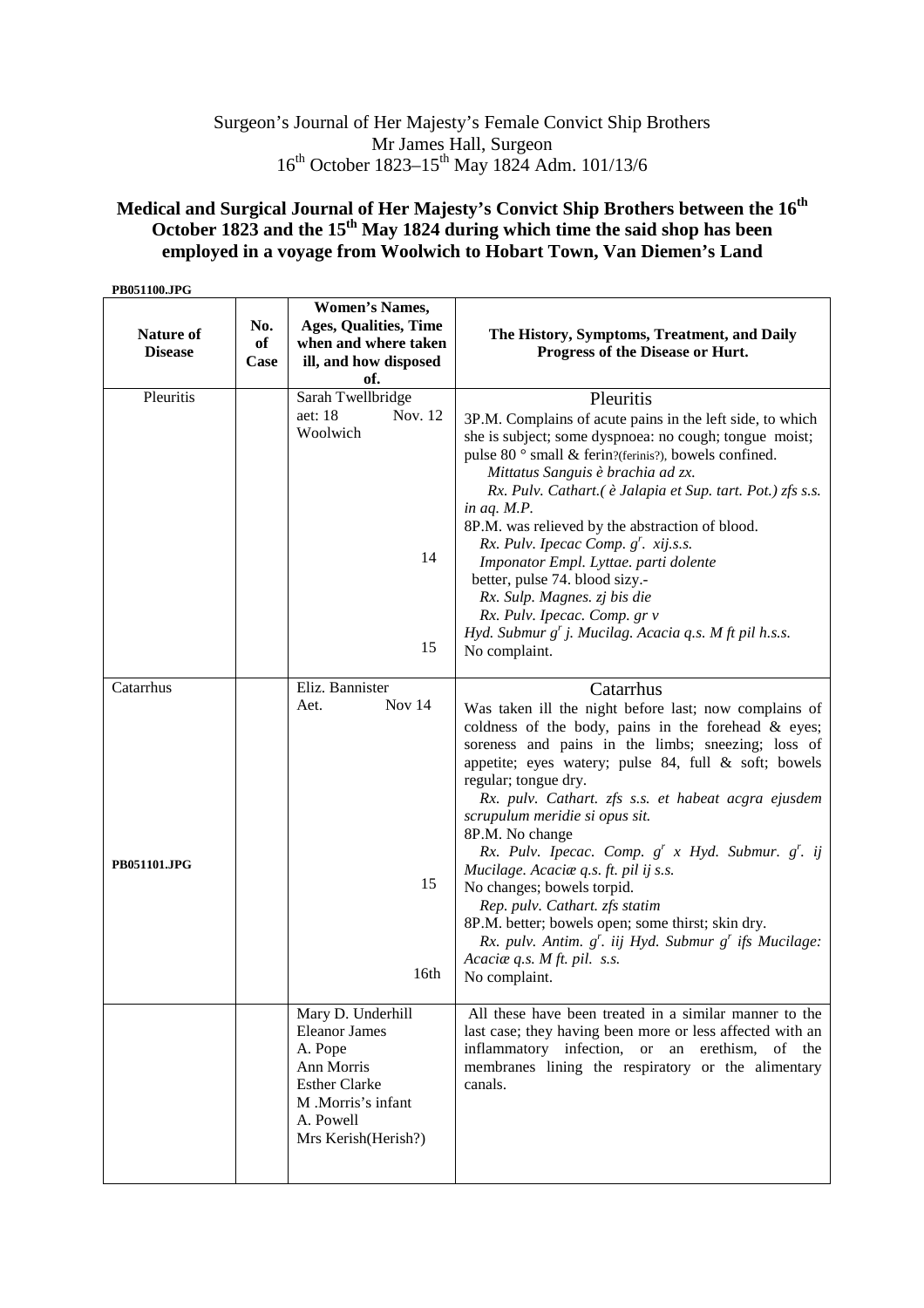| Icterus | Mary Martin |             | Icterus                                                                                                                                                                                                                                                                                                                                                                                                                                                                                           |
|---------|-------------|-------------|---------------------------------------------------------------------------------------------------------------------------------------------------------------------------------------------------------------------------------------------------------------------------------------------------------------------------------------------------------------------------------------------------------------------------------------------------------------------------------------------------|
|         | aet:        | Nov. $20th$ | Complains of dull pain in the region of the Liver; torpid<br>bowels; defective appetite; skin yellow, especially the<br>conjunctivae; face tumid, menses defective.<br>Rx. pulv. Jalap $g'$ . xij Hyd. Sub. $g'$ . ij                                                                                                                                                                                                                                                                             |
|         |             | 21          | Saponis $g'$ . vj M ft. pil iij.s.s.<br>Last night she was rather feverish, she felt much<br>uneasiness in the right hypochondrium; pain in the head<br>& thirst: the bowels have moved, but they are still torpid.<br>Rep. pil<br>5P.M.                                                                                                                                                                                                                                                          |
|         |             |             | Slightly acute pain at times in the liver; short dry cough;<br>dyspnoea; pulse 120, soft. tongue moist; skin dry<br>Rx. pulv. Antim. g <sup>r</sup> iij Hyd: Submur g <sup>r</sup> ifs Mucil.<br>Acaciae q.s. M ft. pil s.s. Imponator Empl: Lyttae parti<br>affectae                                                                                                                                                                                                                             |
|         |             |             | I opened a vein to see the effects of it over the hepatic<br>obstruction; - when 2 oz were abstracted, the pulse fell;<br>and this quantity shewed much serum.                                                                                                                                                                                                                                                                                                                                    |
|         |             | 22          | Rather better<br>Rep. pil. Jalap. s.<br>Rep. pil. Antim. h.s.                                                                                                                                                                                                                                                                                                                                                                                                                                     |
|         |             | 23          | Rep. remedia                                                                                                                                                                                                                                                                                                                                                                                                                                                                                      |
|         |             | 24          | No pain in the side; pulse 100; skin hot.                                                                                                                                                                                                                                                                                                                                                                                                                                                         |
|         |             |             | Rx. pulv. Ipecac. Comp. $g^{r}$ v. Hyd. Submur $g^{r}$ j                                                                                                                                                                                                                                                                                                                                                                                                                                          |
|         |             |             | Mucilag: Acaciæ. q.s. M fiat pil ter die s.                                                                                                                                                                                                                                                                                                                                                                                                                                                       |
|         |             | 25          | Considerably better; she has been much purged; the<br>motions are natural in colour: her mind seems to be<br>troubles by sorrowing after absent friends, pulse 96.<br>appetite deficient.                                                                                                                                                                                                                                                                                                         |
|         |             | 26          | Rx. pil. Hydrargy. $gr$ v. bis die<br>No change; but various nervous sensations arise in the<br>abdomen, with other signs of Hysteria.<br>Rep. pil                                                                                                                                                                                                                                                                                                                                                |
|         |             |             | Rx, Mist. Camphorae zij Tinct: Opii. $gtt xv$ . M ft. haust.<br>h.s.s.                                                                                                                                                                                                                                                                                                                                                                                                                            |
|         |             | 27          | No change: her complaints seem all to be the effects of a<br>depression of the mind, hence a torpor in various<br>secreting organs.                                                                                                                                                                                                                                                                                                                                                               |
|         |             |             | Rep. pil. h.s. Dieta. Vinum, Sago et caro.                                                                                                                                                                                                                                                                                                                                                                                                                                                        |
|         |             | Dec.11      | Rep. pil purgantis cum opus sit<br>No pain in any part but the gums & teeth; bowels<br>regular: pulse 80. weak. tongue moist.                                                                                                                                                                                                                                                                                                                                                                     |
|         |             |             | Rx. Acid. Nitr. dil. $g^{tt}$ vj Aq. Purae Zij M ft. haust. ter                                                                                                                                                                                                                                                                                                                                                                                                                                   |
|         |             |             | die. s.<br>Discharged.<br>Rep. pil purgantis pro re nata.                                                                                                                                                                                                                                                                                                                                                                                                                                         |
|         |             | Notæ        | Many of the Women, but none of the children, are now<br>affected with Sea Sickness.<br>In some there is only<br>straining without vomiting, in these cases an emetic<br>gives much relief. The bowels are generally torpid, and<br>require repeated Cathartics to move them. Some of the<br>infants are affected with Diarrhoea from an irritated state<br>of the bowels; - opiates afford relief to these. I have<br>given to many Spt. V. R., $g^{tt}x$ super saccharo with I think<br>benefit. |
|         |             |             |                                                                                                                                                                                                                                                                                                                                                                                                                                                                                                   |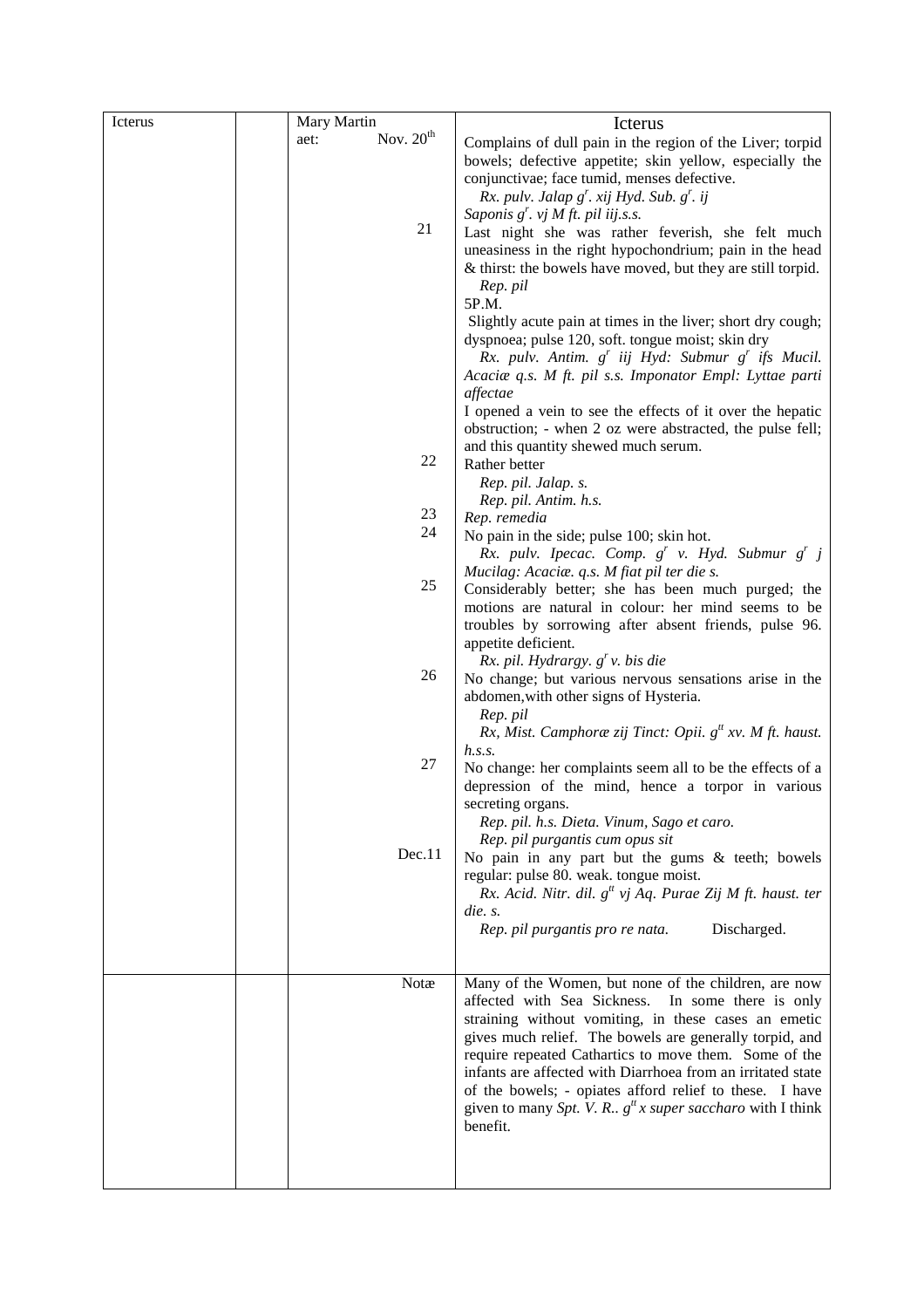| PB051102.JPG |                                                                                      |                                                                                                                                                                                                                                                                                                                                                                                                                                                                                                                                                                                                                                                                                                                                                                                                                                                                                                                                                                                                                                                                                                                                                                                                                                                                                                                                                                                                |
|--------------|--------------------------------------------------------------------------------------|------------------------------------------------------------------------------------------------------------------------------------------------------------------------------------------------------------------------------------------------------------------------------------------------------------------------------------------------------------------------------------------------------------------------------------------------------------------------------------------------------------------------------------------------------------------------------------------------------------------------------------------------------------------------------------------------------------------------------------------------------------------------------------------------------------------------------------------------------------------------------------------------------------------------------------------------------------------------------------------------------------------------------------------------------------------------------------------------------------------------------------------------------------------------------------------------------------------------------------------------------------------------------------------------------------------------------------------------------------------------------------------------|
| Obstipatio   | Mary Turner                                                                          | Obstipatio                                                                                                                                                                                                                                                                                                                                                                                                                                                                                                                                                                                                                                                                                                                                                                                                                                                                                                                                                                                                                                                                                                                                                                                                                                                                                                                                                                                     |
|              | Dec <sup>r</sup> 10<br>aet:<br>11<br>12<br>13                                        | This young woman has lain many days in a state of<br>torpor, careless of everything, not having any appetite;<br>always in bed, & silent. A fortnight ago she suffered<br>much indisposition from Sea Sickness and the bowels<br>required repeated strong purgatives before they were<br>The pulse $\&$ respiration are regular; tongue<br>moved.<br>clean; skin cool.<br>Rx pulv. Ipecac. $g^{r}$ xv. Ant. tart. $g^{r}$ ij M. fiat emeticus<br>vespere s, et hora somni habeat sequentem.<br>Rx. Mist. Salin. Zifs<br>Tinct. Opii $g^t$ xx Ant. tart gr 1/4 M. fiat haust.<br>No change; she vomited much bile.<br>Rx. pil. Jalap. s.s.<br>Vespere, Utator pediluvium.<br>No change: the motion of the vessel seems to have<br>reproduced sickness & vomiting; and to have continued<br>the torpid state of the bowels.<br>Rx. Ext: Colocynth. C. $\sigma j$ divide in pilulas quatuor;<br>omues serat statim capienda.<br>better; bowels have been briskly moved. This woman<br>continued for several days in a lazy torpid state, without<br>any sign of disease, acute or chronic, wherefore<br>imagining she had some heavy burden on her mind,<br>some concealed crime, I urged her so closely by tender<br>persuasion, to disclose her sorrow, that at length I found<br>she had no other mental disease than indolence; upon<br>which I turned her out of the Hospital.<br>Discharged |
| Scrophula    | Mr. Butler's child<br>aet:6<br>December 15 <sup>th</sup> at Sea<br>Jan 1<br>20<br>21 | Scrophula<br>This child, a boy, whose parents are Scrophulus,<br>embarked in the following condition, - an abscess in the<br>hip joint, which discharged a thin acrid semi purulent<br>fluid, a little below the trochanter major, a considerable<br>curvature of the middle dorsal vertabræ outwards;<br>extreme emaciation of the body, incapability of an erect<br>posture; helic(hectic fever); a good appetite at times, bowels<br>always very lax: he has been ill several months; and<br>under the care of Sir. A. Cooper.<br>Rx. Mist. Cratæ. Zij. Conf. Aromat. zfs.<br>Tinct. Opii $g^{tt}$ x M fiat Mistura.<br>Daily sinking<br>Rx. Tinct. ferri.mur - Cinnam C. aa zi Aq Puræ zvj M<br>sumat. cochl. j. minimum bis in die.<br>The integuments about the hip are thinning, and the<br>orifice for the discharge of the abscess has ulcerated: a<br>thin, foetid fluid, very acrid is now poured out, reddening<br>The only local application is a<br>the integuments.<br>Saturnine lotion. Porter & Wine are liberally used. The<br>pulse has always been small, & quick; it is now become<br>very frequent, & small.<br>Died 21st<br>Convulsions have come on.                                                                                                                                                                                                                   |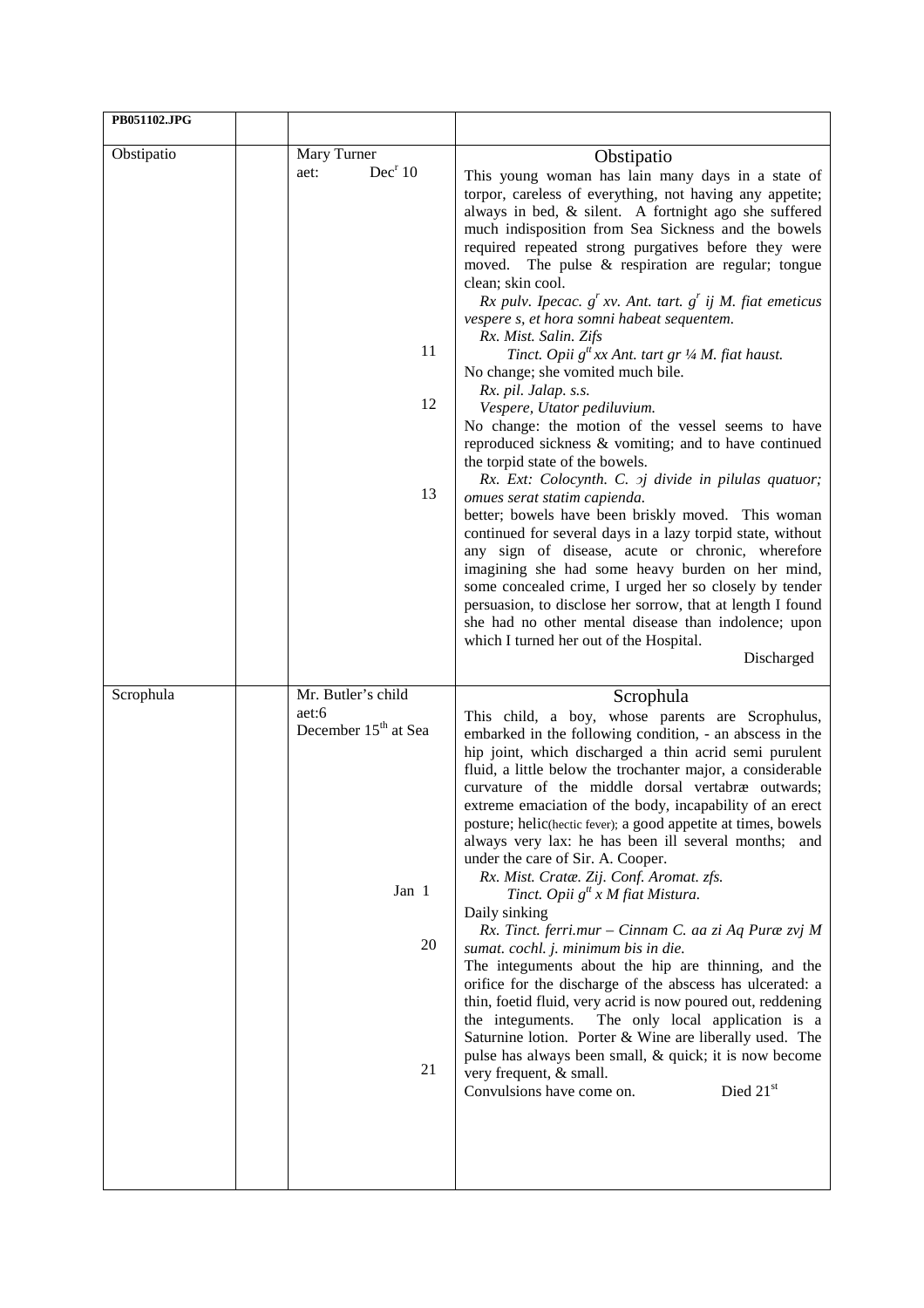| Phthisis     | Mr E. Butler                                        | Phthisis                                                                                                                                                                                                                                                                                                                                                                                                                                                                                                                                                                                                                                                                                                                                                                                                                                                                                                                                                                                                                                                                                                                                                                                                                                                                                                                                                       |
|--------------|-----------------------------------------------------|----------------------------------------------------------------------------------------------------------------------------------------------------------------------------------------------------------------------------------------------------------------------------------------------------------------------------------------------------------------------------------------------------------------------------------------------------------------------------------------------------------------------------------------------------------------------------------------------------------------------------------------------------------------------------------------------------------------------------------------------------------------------------------------------------------------------------------------------------------------------------------------------------------------------------------------------------------------------------------------------------------------------------------------------------------------------------------------------------------------------------------------------------------------------------------------------------------------------------------------------------------------------------------------------------------------------------------------------------------------|
| PB051103.JPG | aet: 35<br>April 5                                  | He has been ill with symptoms of tubercles in the Lungs,<br>for nearly 3 years; and this complaint is hereditary in the<br>family of both his, and his wife's. He has resided both at<br>Nice, and at Madeira; but only derived temporary relief.<br>His emaciation is great; the pulse has been for a long<br>period at 120: respiration short, frequent, and easily<br>deranged by gentle exertions of the body; frequent cough<br>with a copious expectoration of purulent matter; night<br>sweats; incapability of a horizontal position; swellings of<br>the feet. appetite good; no pain in the chest. not capable<br>of making a full inspiration: cheeks often flushed, finger<br>nails much curved. In a few words, it may be said that<br>his body presents the true consumptive habit; and the<br>symptoms of the disease are such as shew that<br>dissolution will take place in a few weeks. Having been<br>somewhat professionally educated, he prescribes for<br>himself occasionally.<br>After a slow progress, the respiratory powers became at<br>last unable to perform their office; mental aberration<br>occurred, in the two nights preceding his death; but it<br>was not of long continuance: the appetite continued<br>vigorous to the last day or two, and his hopes of recovery<br>were often lively.<br>Died $5th$ .               |
| Atrophia     | Mary Kewley's infant<br>December 24 <sup>th</sup> . | Atrophia<br>This infant was brought on board extremely emaciated,<br>and seemed to have suffered from want of nourishment,<br>and want of proper nursing; its mother being indolent,<br>and without much milk. The infant was placed under the<br>care of the Hospital woman, and every attention paid to<br>it; but its constitution was past amendment.<br>Died 24                                                                                                                                                                                                                                                                                                                                                                                                                                                                                                                                                                                                                                                                                                                                                                                                                                                                                                                                                                                           |
| Cachexia     | Mr J. Falloon<br>aet.45                             | Cachexia<br>This man joined the Ship at Woolwich:- he had an<br>unhealthy aspect, his cheeks being puffy & pale; feet and<br>ankles cedematous; breath foetid; gums spongy.<br>He<br>didn't complain of illness; and I soon discovered that he<br>had destroyed his constitution, nearly, by habits of<br>intemperance; and drinking of Spirits. From certain<br>causes he, and his family, which was numerous, made no<br>provision for the long voyage they were about to<br>perform, altho' I warned them of the consequences of<br>living on nothing but the Ship rations.<br>After a time he found his strength begin to fail, because<br>his allowance of Rum was too small; it was likewise not<br>pleasant to his stomach; upon which he engaged with the<br>Master to supply him with Rum, daily. He seemed to<br>become better, by having this supply of Spirits, yet his<br>limbs were daily wasting, and his appetite for food<br>declining. At length; finding his strength greatly reduced;<br>he sent to inform me of it; and to shew me his legs. I<br>found him sinking from constitutional decay induced by<br>habits of intemperance; the legs presented a tight glossy<br>surface, of a red colour; and covered with purple<br>maculæ; and numerous petechiæ: the muscles greatly<br>emaciated; the feet of a pale doughy appearance; face |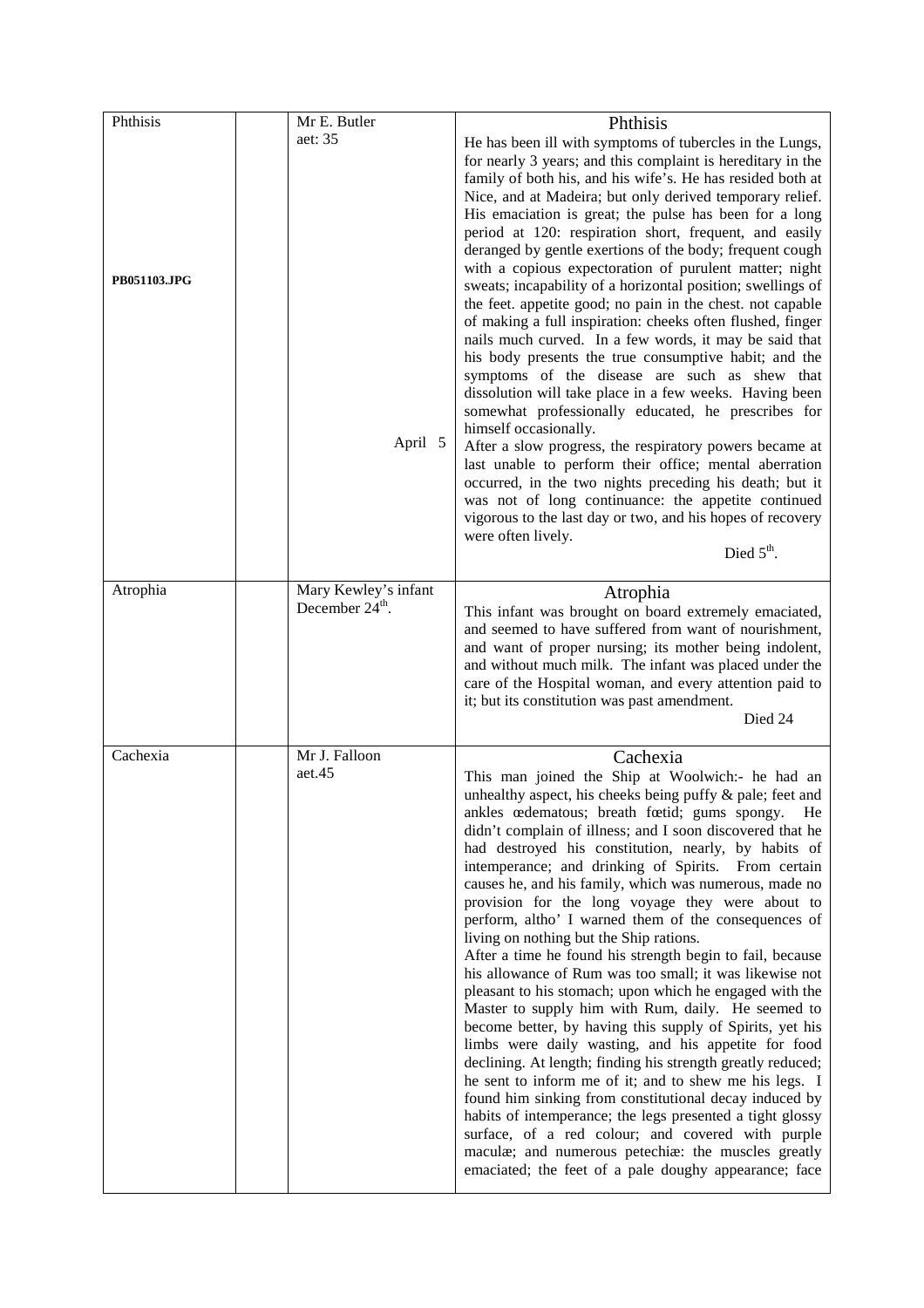| sallow; breath extremely fœtid, gums spongy; teeth<br>decayed; sometimes a trifling epistaxis had occurred:- he<br>felt rheumatic pains in the large joints. The pulse was<br>75, and weak. tongue clean;- no appetite for his usual<br>rations: want of sleep; temper naturally irascible.<br>I recommended him instantly to apply to the Master to<br>victual him from the Cabin table, which he did, giving<br>him also Wine & Porter. The change of Diet procured an<br>immediate amendment. and he bid fair to live to arrive at<br>New South Wales. The only Medicines I prescribed<br>were Tonics, and an Opiate at bedtime but he would only<br>take the latter, with a liberal supply of his usual potion.<br>But at last the powers of the stomach failed; stimulants<br>no longer roused them, and he died without pain, or<br>struggle; having only kept his bed a few hours.<br>Died Feb 28 <sup>th</sup> .<br><b>PB051104.JPG</b><br>Miss M. Falloon<br>Hysteria,<br>Hysteria, Nostalgia?<br>Nostalgia? (sic)<br>aet.18<br>This young woman took to her bed a fortnight ago as<br>December 17<br>soon as the Ship got under weigh at Gravesend. Much<br>at Sea<br>assailed us,<br>stormy weather<br>and<br>sea<br>sickness<br>immediately affected her and all the rest of the<br>passengers. Her bowels being torpid, she has repeated<br>She now complains of<br>taken purgative medicines.<br>nausea; languor; a melancholy pervades her mind; pulse<br>regular; tongue covered with a thick dirty mucus, and<br>along the middle; a dry brown crust, teeth encrusted; and<br>dry; breath fœtid; skin moist; pain rather acute in the<br>cardiac region of the thorax; no cough; pain felt in the<br>left side, of the thorax when a full inspiration is made; |
|---------------------------------------------------------------------------------------------------------------------------------------------------------------------------------------------------------------------------------------------------------------------------------------------------------------------------------------------------------------------------------------------------------------------------------------------------------------------------------------------------------------------------------------------------------------------------------------------------------------------------------------------------------------------------------------------------------------------------------------------------------------------------------------------------------------------------------------------------------------------------------------------------------------------------------------------------------------------------------------------------------------------------------------------------------------------------------------------------------------------------------------------------------------------------------------------------------------------------------------------------------------------------------------------------------------------------------------------------------------------------------------------------------------------------------------------------------------------------------------------------------------------------------------------------------------------------------------------------------------------------------------------------------------------------------------------------------------------------------------------------------------------------------|
|                                                                                                                                                                                                                                                                                                                                                                                                                                                                                                                                                                                                                                                                                                                                                                                                                                                                                                                                                                                                                                                                                                                                                                                                                                                                                                                                                                                                                                                                                                                                                                                                                                                                                                                                                                                 |
|                                                                                                                                                                                                                                                                                                                                                                                                                                                                                                                                                                                                                                                                                                                                                                                                                                                                                                                                                                                                                                                                                                                                                                                                                                                                                                                                                                                                                                                                                                                                                                                                                                                                                                                                                                                 |
|                                                                                                                                                                                                                                                                                                                                                                                                                                                                                                                                                                                                                                                                                                                                                                                                                                                                                                                                                                                                                                                                                                                                                                                                                                                                                                                                                                                                                                                                                                                                                                                                                                                                                                                                                                                 |
| and also when the hand is laid on this part: she is<br>irritable, will not allow any examination to be made, nor<br>even scarcely admit her hand to be touched. She has no<br>appetite; bowels are confined; no thirst; menses have<br>been suppressed for the last 6 months and she has had<br>not much good health since childhood. The remote cause<br>of her present state seems to be mental affliction at being<br>taken from England & having a lover behind; a torpor of<br>the Liver, & other organs connected with it, being<br>induced, the foregoing symptoms appear to be the<br>effects.<br>Rx. Ext. Colocynth. C. $g^r$ . v                                                                                                                                                                                                                                                                                                                                                                                                                                                                                                                                                                                                                                                                                                                                                                                                                                                                                                                                                                                                                                                                                                                                      |
| Hyd. Submur. $g^r$ . i M fiat pilula ter die s.<br>$Rx.$ pulv. Antim. $g'$ . iv. ter die s. in melli.                                                                                                                                                                                                                                                                                                                                                                                                                                                                                                                                                                                                                                                                                                                                                                                                                                                                                                                                                                                                                                                                                                                                                                                                                                                                                                                                                                                                                                                                                                                                                                                                                                                                           |
| 18<br>No change                                                                                                                                                                                                                                                                                                                                                                                                                                                                                                                                                                                                                                                                                                                                                                                                                                                                                                                                                                                                                                                                                                                                                                                                                                                                                                                                                                                                                                                                                                                                                                                                                                                                                                                                                                 |
| Rep. omnia                                                                                                                                                                                                                                                                                                                                                                                                                                                                                                                                                                                                                                                                                                                                                                                                                                                                                                                                                                                                                                                                                                                                                                                                                                                                                                                                                                                                                                                                                                                                                                                                                                                                                                                                                                      |
| Rx. Ol. Ricini. zvj. statim<br>19<br>bowels have been twice moved; the motions very solid.                                                                                                                                                                                                                                                                                                                                                                                                                                                                                                                                                                                                                                                                                                                                                                                                                                                                                                                                                                                                                                                                                                                                                                                                                                                                                                                                                                                                                                                                                                                                                                                                                                                                                      |
| Skin always moist.                                                                                                                                                                                                                                                                                                                                                                                                                                                                                                                                                                                                                                                                                                                                                                                                                                                                                                                                                                                                                                                                                                                                                                                                                                                                                                                                                                                                                                                                                                                                                                                                                                                                                                                                                              |
| Rep. pil è Colocynth.<br>20<br>Rep. pil. Rx. pil. Hydrargy $g'$ v. o. nocte s.                                                                                                                                                                                                                                                                                                                                                                                                                                                                                                                                                                                                                                                                                                                                                                                                                                                                                                                                                                                                                                                                                                                                                                                                                                                                                                                                                                                                                                                                                                                                                                                                                                                                                                  |
| 21<br>No motions since $18th$ .                                                                                                                                                                                                                                                                                                                                                                                                                                                                                                                                                                                                                                                                                                                                                                                                                                                                                                                                                                                                                                                                                                                                                                                                                                                                                                                                                                                                                                                                                                                                                                                                                                                                                                                                                 |
| Rep. Ol. Ricini statim                                                                                                                                                                                                                                                                                                                                                                                                                                                                                                                                                                                                                                                                                                                                                                                                                                                                                                                                                                                                                                                                                                                                                                                                                                                                                                                                                                                                                                                                                                                                                                                                                                                                                                                                                          |
| Rep. pilula è Colocynth. vespere.<br>22<br>Tongue remains furred $-$ the motions passed since                                                                                                                                                                                                                                                                                                                                                                                                                                                                                                                                                                                                                                                                                                                                                                                                                                                                                                                                                                                                                                                                                                                                                                                                                                                                                                                                                                                                                                                                                                                                                                                                                                                                                   |
| yesterday have been copious, moist, and clay coloured:<br>she takes food when she can get what she wishes.                                                                                                                                                                                                                                                                                                                                                                                                                                                                                                                                                                                                                                                                                                                                                                                                                                                                                                                                                                                                                                                                                                                                                                                                                                                                                                                                                                                                                                                                                                                                                                                                                                                                      |
| Rx. pil. Hydrargyri. g <sup>r.</sup> v. h.s.s. et mane.<br>23<br>One clay coloured motion yesterday. She is more                                                                                                                                                                                                                                                                                                                                                                                                                                                                                                                                                                                                                                                                                                                                                                                                                                                                                                                                                                                                                                                                                                                                                                                                                                                                                                                                                                                                                                                                                                                                                                                                                                                                |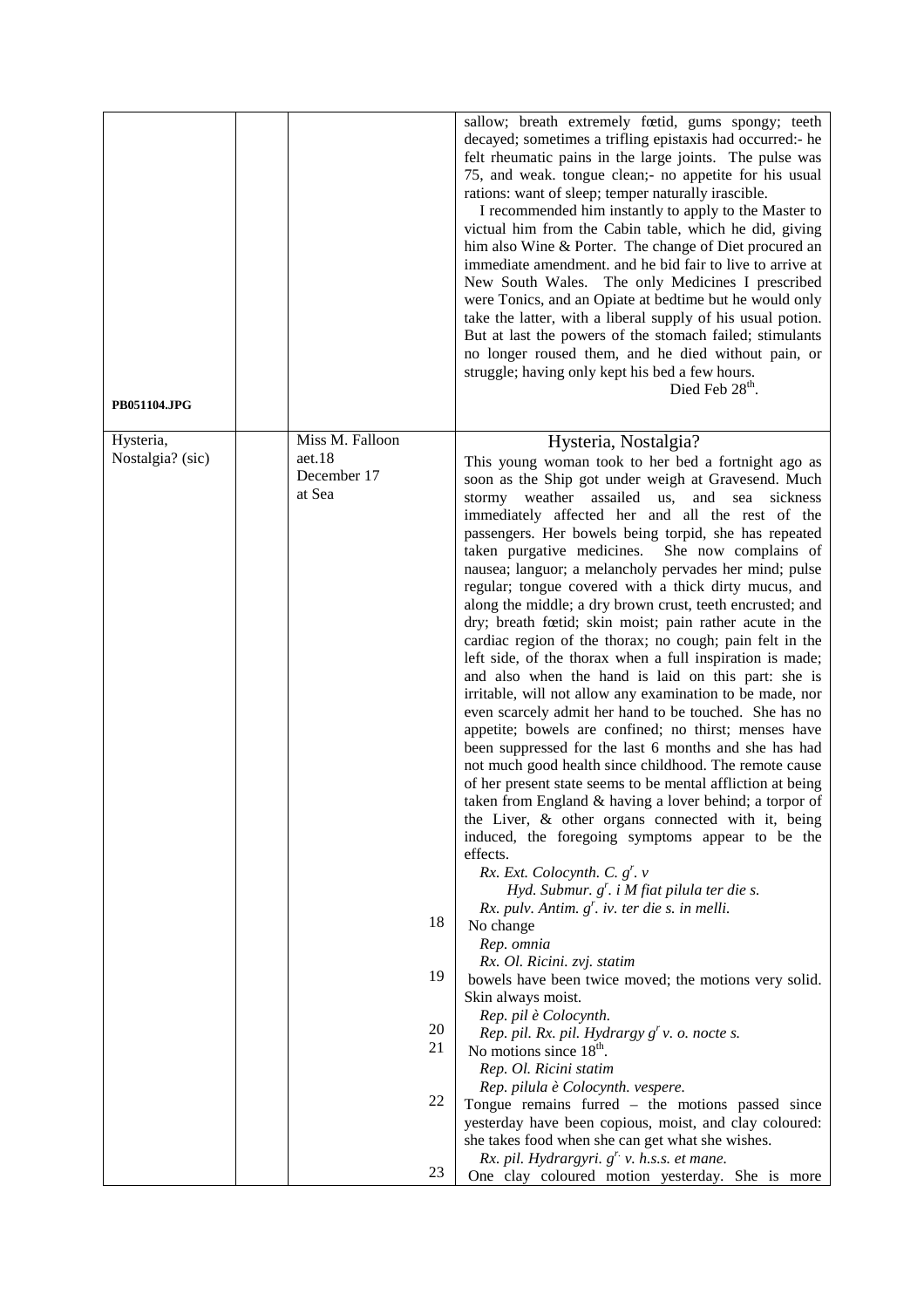|              |            |                          | cheerful; tongue is cleaner; she sleeps moderately well;                |
|--------------|------------|--------------------------|-------------------------------------------------------------------------|
|              |            |                          | gums are sore:                                                          |
|              |            |                          | Omitt <sup>r</sup> . pil.Hydr.                                          |
|              |            |                          |                                                                         |
|              |            |                          | Rx. Sulp. Magnes. zij. pulv. Rhei. g <sup>r</sup> xv. Aq. Menth.        |
|              |            |                          | pip. Zij M ft. haust. s.s.                                              |
|              |            | 23                       | 4 P.M. Melancholic state of the mind; internal senses                   |
|              |            |                          | wander at times; general uneasiness of the head;                        |
|              |            |                          | moaning; unwilling to be disturbed; bowels torpid; pulse                |
|              |            |                          | 80. tongue much furred; skin moist.                                     |
|              |            |                          | Rx. Inf. Sennæ Ziij. Sulph. Magnes zi M fiat haust. s.s.                |
|              |            |                          | Imponator Empl. Lyttænuchæ.                                             |
|              |            | 24                       | She has passed several dark green coloured fœtid                        |
|              |            |                          | motions; after which her mind became clear, and                         |
|              |            |                          | cheerful; she does not recollect when the blister was                   |
|              |            |                          | applied. tongue less furred: gums sore.                                 |
|              |            |                          | Rep. pil. Hyd. h.s.                                                     |
|              |            | 25                       | Rep. Haust. purgans.                                                    |
|              |            | 26                       | bowels free - moderate appetite                                         |
|              |            |                          | Rx. Inf. Anthemid. Zij Acid. Nit'. d. $g^{tt}$ x M ft. haust. ter       |
|              |            |                          | die.                                                                    |
|              |            | 28                       | bowels torpid; mind clouded; tongue furred; pulse 78.                   |
|              |            |                          | appetite moderate.                                                      |
|              |            |                          | Rep. Haust. purgans.                                                    |
|              |            |                          | Rep. pil. Colocynth. h.s.                                               |
|              |            | 29                       | No motion: no change                                                    |
|              |            |                          | Rep. pil. Colocynth.ter die                                             |
|              |            | 30                       | bowels open: tongue cleaner                                             |
|              |            |                          | Rep. Inf. Anthemid.                                                     |
|              |            |                          | bowels torpid; tongue furred, & moist. appetite vigorous.               |
| PB051105.JPG |            |                          | Rx. Ext. Colocynth. C. $g^r x$ . h.s.s.                                 |
|              |            | $1st$ Jan <sup>y</sup> . | Rep. Haust. è Sennæ c. m. s.                                            |
|              | Therm. 78° |                          | No appetite; slight headach. & thirst; pain on the left side            |
|              |            |                          | more sensibly felt; pulse 80. She has passed one dark<br>watery motion. |
|              |            |                          | Rx. Mist. Salin. Inf. Anthemid. aa Ziij                                 |
|              |            |                          | Sulph. Magnes. Zij M fiat mistura pars tertia ter die                   |
|              |            |                          | sumendus.                                                               |
|              |            | 2                        | Rep. Mist.                                                              |
|              |            |                          | 4 P.M. Much uneasiness in the Stomach which seems to                    |
|              |            |                          | oppressed by undigested aliment. bowels torpid.                         |
|              |            |                          | Rx Ol. Ricini. ziv. Tinct. Rhei zi Aq. M.P. Zifs M fiat                 |
|              |            |                          | haust. omni 2 <sup>ta</sup> hora donec alvus responderit.               |
|              |            |                          | Utator fotus communis ad epigastrium                                    |
|              |            | 3                        | Gums not sore; the fomentation removed the gastric                      |
|              |            |                          | uneasiness; only one stool has been procured, from 3                    |
|              |            |                          | draughts.                                                               |
|              |            |                          | Rx. pulv. Jalap. $g^{r}$ x.                                             |
|              |            |                          | ---- $Rhei gr v$                                                        |
|              |            |                          | Hyd. Submur.g' iv Theriacæ q.s. M ft. Colus. statim s.                  |
|              |            |                          | Rx. pil. Hydr. $g'$ v. o.n.                                             |
|              |            |                          | Rep. Mist.                                                              |
|              |            |                          | 10 P.M. a muttering delirium from which she can be                      |
|              |            |                          | roused, she complains of acute pain in the left side, &                 |
|              |            |                          | also in the region of the spleen: pulse 84. she ate a dinner            |
|              |            |                          | today. skin hot & moist; has passed one clayey motion;                  |
|              |            |                          | tongue dry; and with teeth covered by a brown thick fur.                |
|              |            |                          | Imponator Empl. Lyttæ. magnum parti dolenti.                            |
|              |            |                          | Rx. Jalap. pulv. et Rhei. aa 2j. Sulph. Magnes. zij.                    |
|              |            |                          | Inf. Sennæ Ziij Ol. M.P. $g^{tt}$ ij M fiat haustus primo luce          |
|              |            |                          | sumendus                                                                |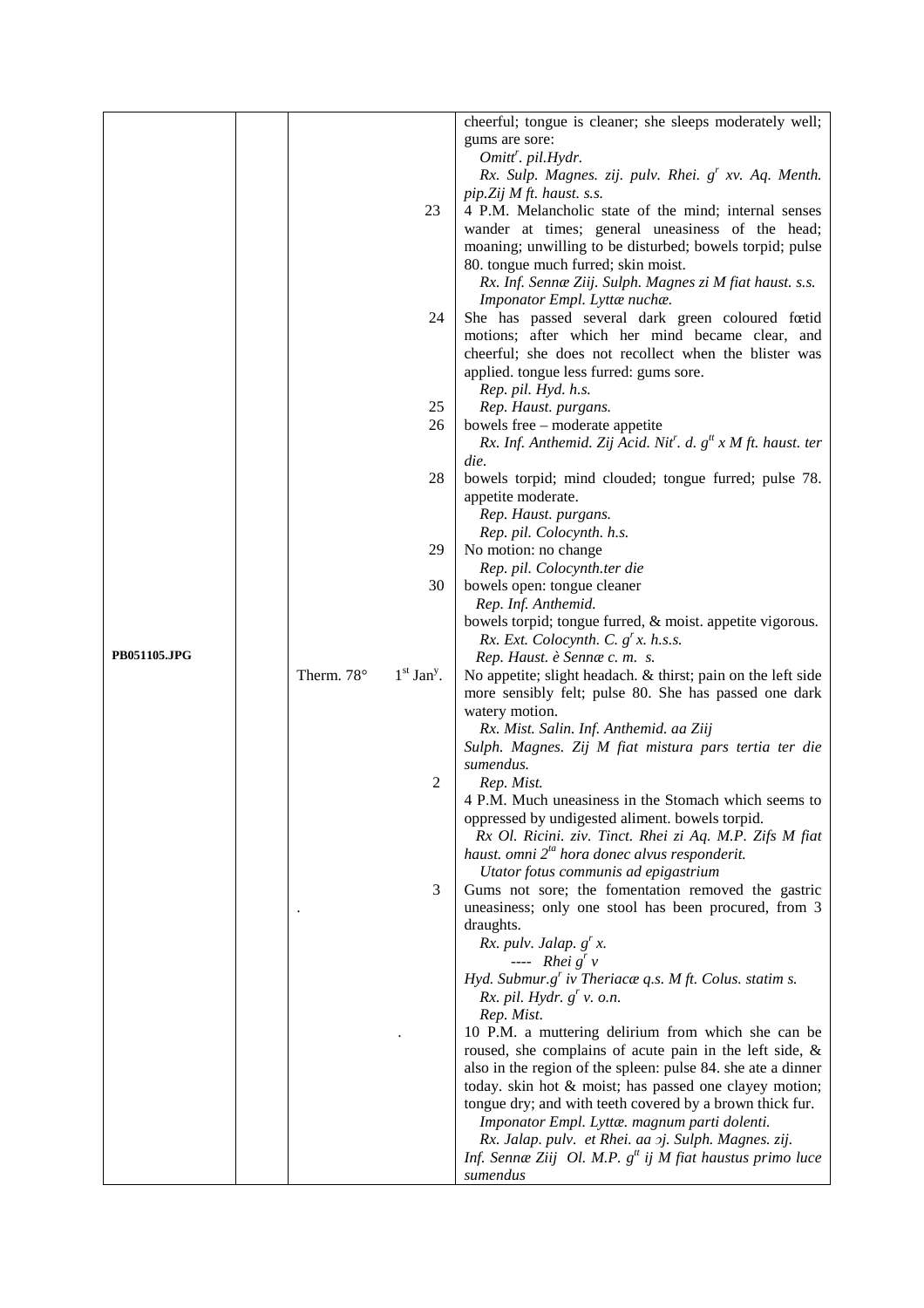|                               |                                                                                       | 4 P.M. Delirium more or less remained till 9 o'clock this<br>morning; she is quiet, and the mind clear.<br>Rep. Mist.                                                                                                                          |
|-------------------------------|---------------------------------------------------------------------------------------|------------------------------------------------------------------------------------------------------------------------------------------------------------------------------------------------------------------------------------------------|
|                               |                                                                                       | 10 P.M. Delirium, with frequent screaming, general<br>irritability, so much so, that she will not permit anyone to                                                                                                                             |
|                               |                                                                                       | touch her: she complains of pain in the side &<br>epigastrium: pulse 96; soft: skin moist, tongue brown, &<br>dry: she has passed 5 copious liquid, yellow motions:                                                                            |
|                               |                                                                                       | respiration natural.<br>Rx. Mist. Camph. Zvj. Carb. Ammon. zfs. Tinct. Opii<br>$gtt$ xxx M fiat Misturæ. Sumat Cochl. magnum omni 4 <sup>ta</sup>                                                                                              |
|                               | 5                                                                                     | hora fouctus? episgastrium.<br>Habeat Vini Cochl. ij pro re nata.                                                                                                                                                                              |
|                               |                                                                                       | 8 A.M. Delirium, and fits of screaming prevailed nearly<br>all night; at the intervals she slept: she also took some                                                                                                                           |
|                               |                                                                                       | Sago & Wine in the night. She is now perfectly sensible;<br>has no pain; has a good appetite; the tongue is moist, and<br>covered with a dirty yellow mucus; the pulse 84, soft;<br>skin moist, urine always natural; at least her mother says |
|                               |                                                                                       | SO.<br>Rx. pil. Hyd. $g'$ v. ter die s.                                                                                                                                                                                                        |
|                               | 6                                                                                     | Rx. Inf. Anthemid. Zij. Mist. Salin Zij. Tinct. Opii g <sup>tt</sup> xx<br>M fiat Mistura cujus Sumat Cochl. magn. iij $5^{ta}$ q. hora<br>She slept well, and has a good appetite; tongue cleaner                                             |
|                               |                                                                                       | than it has been, no motions since the $4th$ .<br>Rx. Inf. Anthemid. Z vj<br>Sulph. Magn. zj M Mist. pars tertia 3 die s.                                                                                                                      |
|                               |                                                                                       | Rx. Ext. Colocynth. C. $g' x i j$<br>Hyd. Submur $g^r$ iv M fiat pilula iij. h.s.s.<br>rep. pil. Hyd.                                                                                                                                          |
|                               | 7                                                                                     | No motions; she is uneasy, $\&$ passed a restless night,<br>feels something obstructing inspiration.<br>Rep. Haust. Sennæ (dici $3ter$ ?) statim<br>Rep. Mist.                                                                                 |
|                               | 8                                                                                     | Rep. pil. Hyd.<br>For the first time the tongue is clean, $\&$ moist; she has                                                                                                                                                                  |
|                               |                                                                                       | passed a large, very solid, natural motion; appetite<br>vigorous; no pain in any part; pulse 80, soft; she feels an<br>internal swelling in the side on inspiring; she will not                                                                |
|                               |                                                                                       | quit her Bed.<br>Rx. Inf. Gentian. C. Ziij. Sulph. Magn. Zj M ft Mist?                                                                                                                                                                         |
|                               |                                                                                       | pars tertia ter die sumenda<br>Rx. pil. Hyd. pulv. Rhei aa $g'$ v M f.t pil. omni nocte<br>sumenda.                                                                                                                                            |
|                               |                                                                                       |                                                                                                                                                                                                                                                |
| Synocha Mites<br>PB051106.JPG | Sarah Evens<br>aet. 24 Convict<br>Dec 22                                              | Synocha Mites<br>Complains of pain in the limbs, and forehead; lassitude;                                                                                                                                                                      |
|                               | A. Raisin?<br>aet.18                                                                  | heat; restlessness, thirst: bowels confined; pulse regular.<br>Rx. Sulph. Mag. ziij. Aq. M.P. Ziij M s.s. et repetatur                                                                                                                         |
|                               | aet 21<br>C. Biggs<br>S. Brain?<br>aet 24<br>S. Williams                              | hic haustus donec alvus bene responderit<br>Mittatur Sanguis è brachio usque ad syncopen.                                                                                                                                                      |
|                               | aet 24<br>M.A. Williams<br>aet 25                                                     | All these women had similar complaints and were treated                                                                                                                                                                                        |
|                               | E. Benson<br>aet18<br>H. Hutchings<br>$-19$<br>E. Moore?<br>$-22$<br>M .Shaw<br>$-15$ | Some required considerable<br>in the above manner.<br>purging,- and several had the blood letting repeated. Of<br>course these cases were soon discharged.                                                                                     |
|                               | $-29$<br>H. McKenna                                                                   |                                                                                                                                                                                                                                                |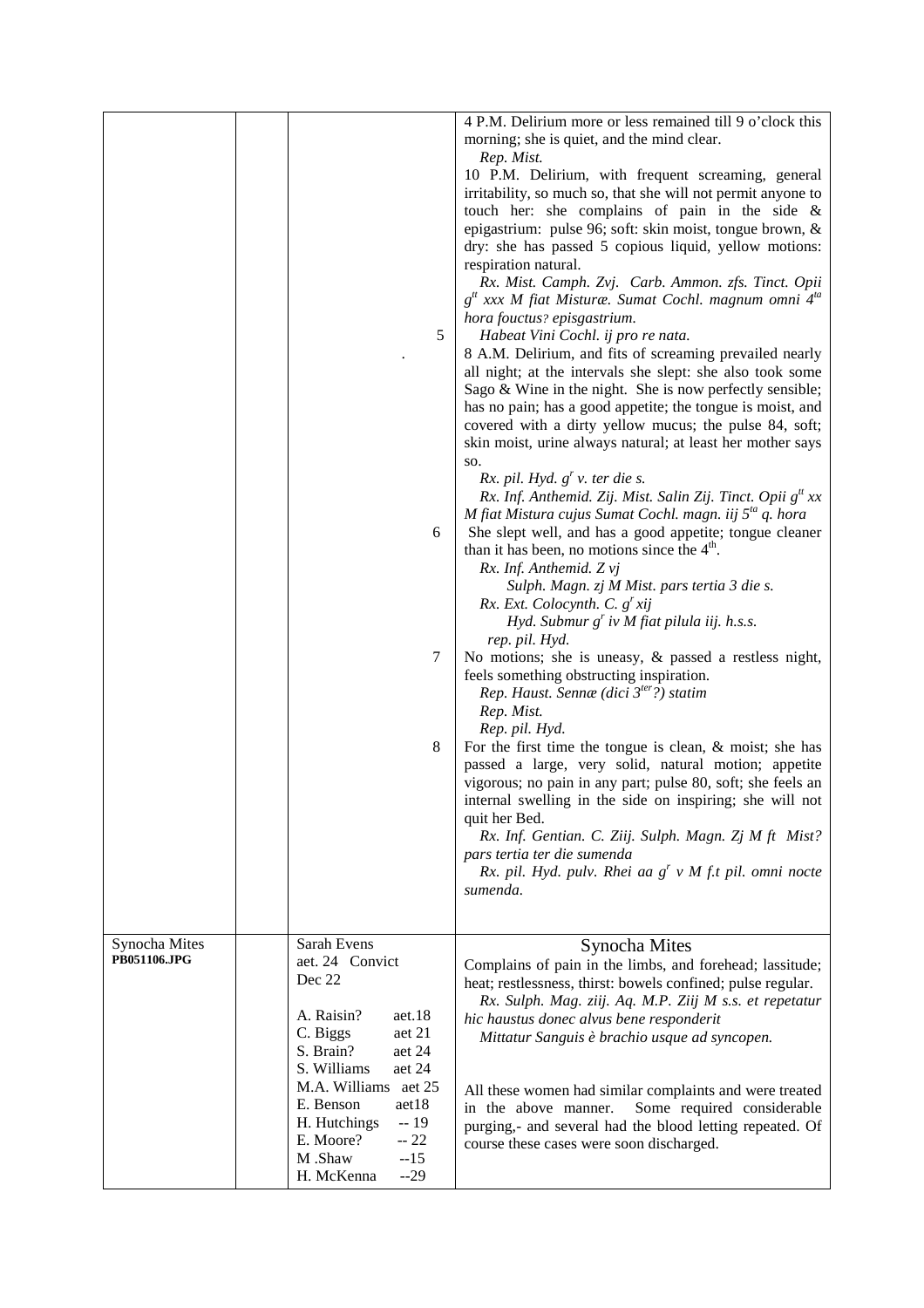|            | E. Meadows<br>$-21$           |                                                            |
|------------|-------------------------------|------------------------------------------------------------|
|            | M. Cartridge<br>$-20$         |                                                            |
|            | L. Gardner<br>$-18$           |                                                            |
|            | S .Smith<br>$-18$             |                                                            |
|            | A.Wilson<br>$-30$             |                                                            |
|            | $-24$<br>M. Smith             |                                                            |
|            | M. Fisher<br>$-18$            |                                                            |
|            | $-20$<br>M.A. Helps           |                                                            |
|            | $-20$<br>A. Pope              |                                                            |
|            | J. Miller<br>$-17$            |                                                            |
|            | M.A. Edwards<br>$-28$         |                                                            |
|            |                               |                                                            |
|            | $-19$<br>A. Mullen            | Discharged                                                 |
| Phlegmona  | aet. 40<br>E. James           |                                                            |
|            | Dec <sup>r</sup> 30<br>at Sea | Phlegmona                                                  |
|            |                               | 5 P.M. This patient is from Wales and understands very     |
|            |                               | little of the English language. She has a phlegmonous      |
|            |                               | inflammation on the middle of the shin. The limb is        |
|            |                               | ordered to be laid at rest $\&$ the part affected is to be |
|            |                               | constantly wetted with the following.                      |
|            |                               | Rx. Liq. Plumbi. acetati. zij                              |
|            |                               | Aceti zj Alcohlis ziv.                                     |
|            |                               | Aq. puræ. Zxij M ft Lotio.                                 |
|            | 5.18 P.M.                     | 5:18. By mistake she accidently drank the whole of the     |
|            |                               | lotion; she now complains of much pain in the stomach;     |
|            |                               | she is much convulsed at times; but this nervous           |
|            |                               | affection seems to be produced by her mind being           |
|            |                               | alarmed.                                                   |
|            |                               | $Rx.$ Sulph. Zinci. $g'x$                                  |
|            |                               | Aq. Puræ Zij M s.s.                                        |
|            |                               |                                                            |
|            |                               | After waiting a few minutes, and no vomiting having        |
|            |                               | taken place the following was given.                       |
|            |                               | Rx. Sulph. Cupri g' x Aq. puræ Zij M.                      |
|            |                               | The fauces being irritated, vomiting soon took place; but  |
|            |                               | it was not so copious as I desired, altho' Inf. Anthemid   |
|            |                               | was liberally drunk. After a few minutes, the following    |
|            |                               | Draught was given.                                         |
|            |                               | Rx. Inf. Anthemid, Zi Ol. Ricini Zijfs M.                  |
|            |                               | At 8 o'clock she had vomited copiously, and the stomach    |
|            |                               | seemed empty. She complains of pain in the throat $\&$     |
|            |                               | stomach; abdomen much distended.                           |
|            |                               | Rx. Inf. Sennæ Zij Sulph. Magnes. ziv.                     |
|            |                               | M Sumat. Coch. magn. ij omni hora donec bene               |
|            |                               | purgaverit acgra.                                          |
|            |                               | Rep. Lotio procrure                                        |
|            | 31                            | has no other complaint than the local affection; & this is |
|            |                               | better.                                                    |
|            |                               | 1 Jan <sup>y</sup> Discharged                              |
|            |                               |                                                            |
| Ophthalmia | Ann Fry                       |                                                            |
|            | aet. 18                       | Ophthalmia                                                 |
|            | Jan <sup>y</sup> 5<br>at Sea  | Is subject to inflammation of the eyes. Since yesterday    |
|            |                               | the Conjunctiva of the left eye has been seized with       |
|            |                               | active inflammation etc.                                   |
|            |                               | Secator Arteria Temporalis et mittatur Sanguis ad          |
|            |                               | Zvj(no greater quantity could be taken)                    |
|            |                               | RX. Haust. Purgans, è Sennæ s.s. et vespere                |
|            |                               | repetendus.                                                |
|            |                               | Mata Collyrium è plumbæ, q.s. et cooperates sit            |
|            |                               | oculus linteo madifacts? (madidus= soaked)                 |
|            | 7 <sup>th</sup>               | No change: pulse 80, bowels open.                          |
|            |                               | V.S. ad Z xvj è brachio                                    |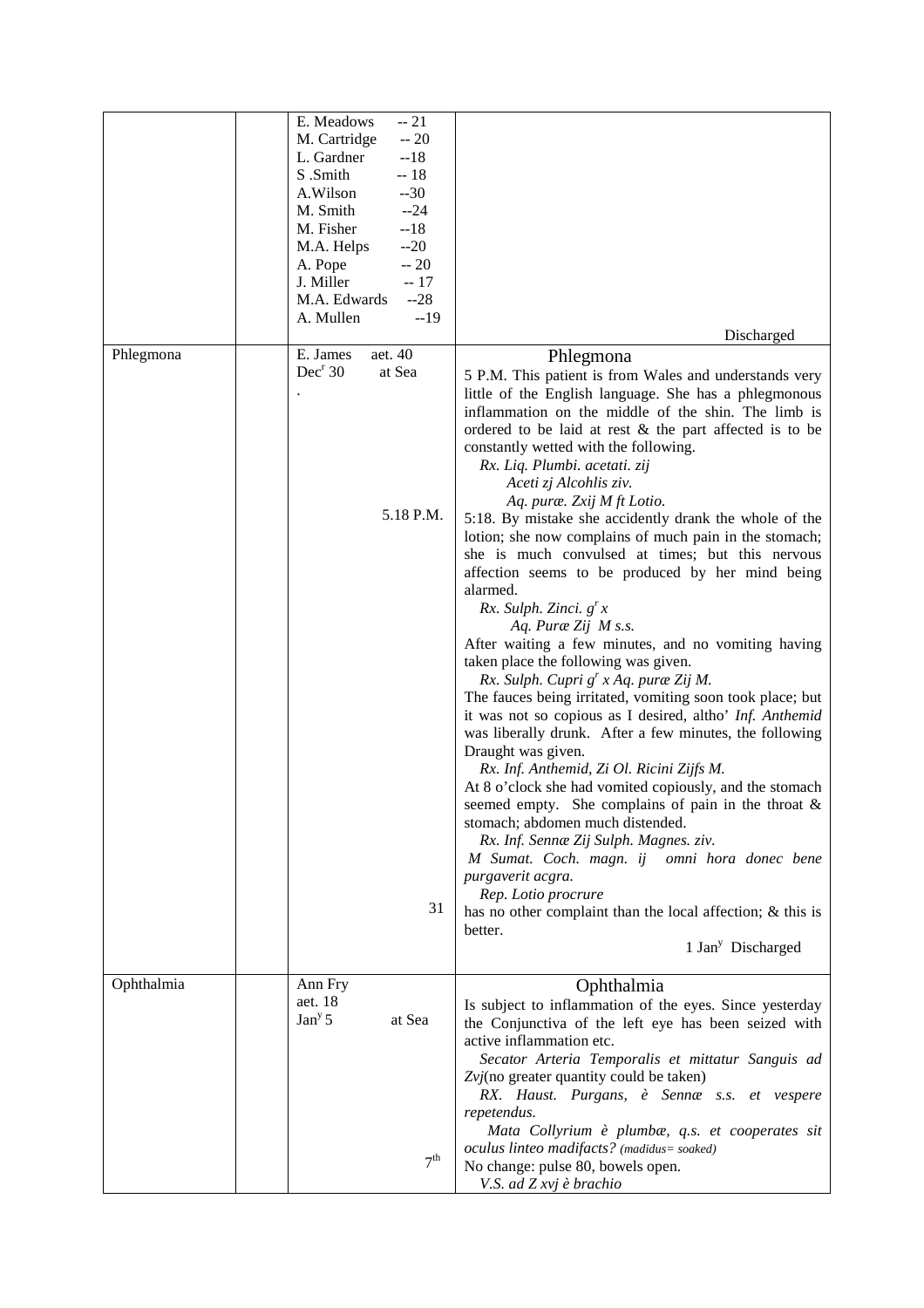|                     |         | Rep. Haust. purg.                                                                    |
|---------------------|---------|--------------------------------------------------------------------------------------|
|                     |         |                                                                                      |
|                     |         | Emplas. Lyttæ pone aurem adhibendum.                                                 |
|                     | $\,8\,$ | better; less acute pain; visuals less disturbed.                                     |
|                     |         | Rep. Collyr.                                                                         |
|                     | 9       | Red vessels fast diminishing; pulse natural.                                         |
|                     |         | Rep. Collyr                                                                          |
| <b>PB051107.JPG</b> | 11      | Very few vessels are seen in the left conjunctiva;- but the                          |
|                     |         | right eye is beginning to be inflamed. The patient is                                |
|                     |         | confined to a dark place; and all stimuli avoided.                                   |
|                     |         | Rx. Jalap. 2i Sulph. Magn. zj                                                        |
|                     |         | Inf. Sennæ. Zij M haust. s.s.                                                        |
|                     |         |                                                                                      |
|                     |         | <b>Utator Collyrium</b>                                                              |
|                     | 12      | better                                                                               |
|                     | 13      |                                                                                      |
|                     | 14      | both eyes are free from pain, a few red vessels are seen                             |
|                     |         | on each cornea.                                                                      |
|                     |         | $Rx.$ Sulph. Zinci. $g'$ vj                                                          |
|                     |         | Aq. puræ Hfs M fiat Collyr. pro oculis                                               |
|                     | 20      | Right eye is inflamed.                                                               |
|                     |         |                                                                                      |
|                     |         | Rep. Haust. purgans. s.                                                              |
|                     |         | Rx. pil. Calom. c Opii bis die s.                                                    |
|                     |         | Admoventus Emplastra è Lyttæ ad tempus, et pone aurem                                |
|                     |         | dextram.                                                                             |
|                     | 21      | Mouth slightly sore – there is less pain the eye; vessels                            |
|                     |         | are distended.                                                                       |
|                     |         | Rep.Collyr.                                                                          |
|                     | 22      | No change                                                                            |
|                     |         | Rx. Pulv. Cinchon. zj ter die s.                                                     |
|                     | 23      | Inflammation has appeared passive, but it now seems                                  |
|                     |         |                                                                                      |
|                     |         | disposed to be again active; pulse soft; bowels open.                                |
|                     |         | Rep. Cinch.                                                                          |
|                     | 24      | Active inflammation in each eye. much pricking pain $\&$                             |
|                     |         | intolerance of light: bowels not open.                                               |
|                     |         | Rx. pulv. Jalap.g <sup>r</sup> xv Hyd. Submur. g <sup>r</sup> iij                    |
|                     |         | Saponis.q.s. M ft pil iv. s.s.                                                       |
|                     |         | admoveantor Emp. Lyttæ pone aures.                                                   |
|                     |         | omitt <sup>r</sup> . Cinch. Rep. Colly. è plumb.                                     |
|                     | 25      | better                                                                               |
|                     |         | Rep. Colly'.                                                                         |
|                     |         |                                                                                      |
|                     | 26      | the left eye is nearly a natural state; right eye less                               |
|                     |         | inflamed.                                                                            |
|                     |         | Imponator Empl. è Lyttæ temp. dextro                                                 |
|                     |         | Rx. Hyd. Sub. $g'$ ij Ant. tart. $g'$ $\frac{1}{4}$ opii $g'$ $\frac{1}{2}$ Mucilag. |
|                     |         | q.s. fiat pil bis dis s.                                                             |
|                     | 27      | Gums tender; appetite bad: the transparent cornea is not                             |
|                     |         | affected, but the opaque cornea of the right eye is                                  |
|                     |         | inflamed; some pain in the head.                                                     |
|                     |         | Rx. Ant. tart.g <sup>r</sup> j Super tart. potass. zj m fiat. pulv. ter              |
|                     |         | $\mathbf{d}$ ie sum $\mathbf{d}$ .                                                   |
|                     |         |                                                                                      |
|                     |         | Imponatur Empl. Lyttæ magnum nuchæ.                                                  |
|                     |         | Rx. Sulph. Zinci $g'vj$ Aq. puræ Zviij M fiat Colly'.                                |
|                     | 28      | Considerable amendment; bowels open                                                  |
|                     |         | Rep. pulveris.                                                                       |
|                     | 29      | The vessels of the right are more distended, but there is                            |
|                     |         | not so much action, as appeared on the $27th$ . The left eye                         |
|                     |         | is again inflamed. The powders have briskly operated on                              |
|                     |         | the primae viae; pulse 80 firm; some pain in the forehead.                           |
|                     |         | Admoveator Empl. Lyttæ pone aures. V.S. ad Zxx                                       |
|                     |         | P.M. Great amendment, both locally and generally, has                                |
|                     |         |                                                                                      |
|                     |         | resulted from the abstraction of blood.                                              |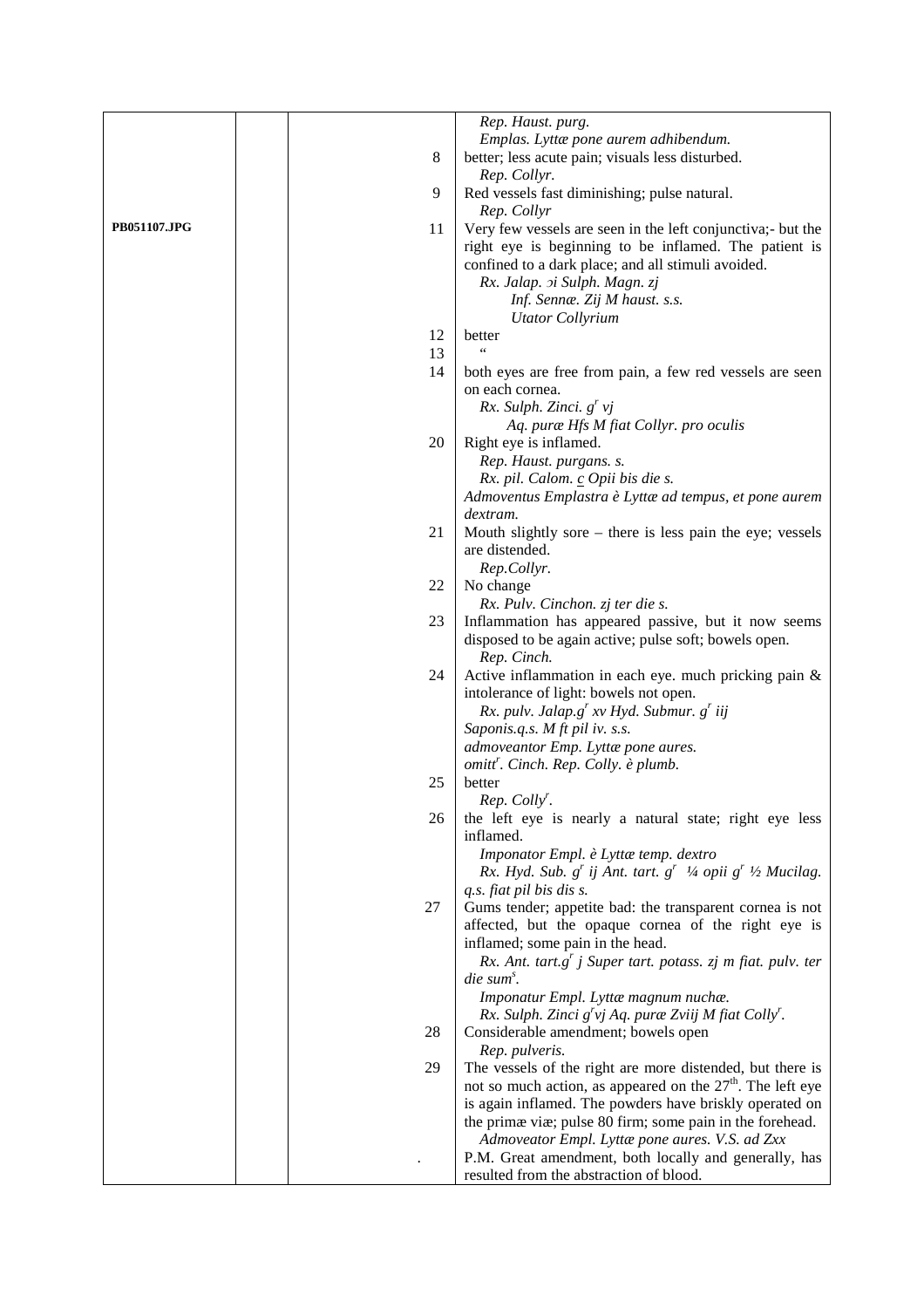|              |            | 30               | better                                                                                                     |
|--------------|------------|------------------|------------------------------------------------------------------------------------------------------------|
|              |            | Feb. 3           | The eyes are nearly in a healthy state.                                                                    |
|              |            |                  | Rep. Collyr.                                                                                               |
|              |            | 5                | No local or constitutional complaint.                                                                      |
|              |            | 6                | Contrary to orders she yesterday quitted the Hospital &                                                    |
|              |            |                  | went on the forecastle, remained there several hours, and                                                  |
|              |            |                  | also drank some spirits. The consequence is a distended                                                    |
|              |            |                  | state of the vessels of the right eye, with the common                                                     |
|              |            |                  | symptoms of inflammation of this organ.                                                                    |
|              |            |                  | Instillantor interpalpebral Liq. Plumbi. subacet. gutta                                                    |
|              |            |                  | dua.                                                                                                       |
|              |            |                  | Rep. Collyr.<br>Rep. pil purgantis                                                                         |
|              |            | 7                | In the evening very few red vessels were seen.                                                             |
|              |            |                  | Rep. Liq. plumbi                                                                                           |
|              |            |                  | This treatment was continued for a few days, with tonics                                                   |
|              |            |                  | internally, and the constitution became healthy.                                                           |
|              |            |                  | Discharged                                                                                                 |
|              |            |                  |                                                                                                            |
| Hysteria     | Sarah Day  | 18               | Hysteria                                                                                                   |
| PB051108.JPG | February 3 | Therm $75^\circ$ | A delicate made girl, who had been on the town. Having                                                     |
|              |            | 10 A.M.          | had her bowels confined for several days, with a slight                                                    |
|              |            |                  | general indisposition; she was seized in the night by a                                                    |
|              |            |                  | pain in the bowels and a purging. The pain ceased. Half                                                    |
|              |            |                  | an hour ago she was suddenly seized by a pain in the                                                       |
|              |            |                  | course of the colon; pain increased, and removed to the                                                    |
|              |            |                  | umbilicus, where it is now excessively acute, and she                                                      |
|              |            |                  | screams in a terrific manner; the pain remits for 5 or 10                                                  |
|              |            |                  | minutes; it is accompanied with globus hystericus; the                                                     |
|              |            |                  | pain when present is mitigated by pressure. The menses                                                     |
|              |            |                  | have just appeared: the pulse unaffected; tongue clean.                                                    |
|              |            |                  | Rx. Tinct: Opii $g^t x$ i<br>Aq. Menth. p. Zifs M fiat haust. s.s.                                         |
|              |            |                  | Rx. Hyd. Submur. $g^r$ iv                                                                                  |
|              |            |                  | Jalapa $g^r$ vj Mucilagnus Acacia q.s. M fiat pilulæ                                                       |
|              |            |                  | $du$ s.s.                                                                                                  |
|              |            |                  | fovetur Abdomen assiduè aqua calida                                                                        |
|              |            |                  | 6 P.M. After the application of the fomentation the pain                                                   |
|              |            |                  | remitted; and in an hour ceased entirely: the bowels have                                                  |
|              |            |                  | been several times moved; and she has also vomited; she                                                    |
|              |            |                  | now seems very drowsy, and the eyes have an                                                                |
|              |            |                  | of intoxication,- the vessels of the<br>appearance                                                         |
|              |            |                  | conjunctiva are relaxed, and distended.                                                                    |
|              |            | 4                | 3 P.M. A return of pain in the umbilical, & hypogastric                                                    |
|              |            |                  | regions; globus hystericus.                                                                                |
|              |            |                  | Rep. fotus                                                                                                 |
|              |            | 5                | Rx. Opii $g'j$ statim s.                                                                                   |
|              |            | 14               | No particular complaint; the menses are copious -<br>Having been sitting on deck, more than two hours, the |
|              |            |                  | weather being damp she felt chilly and went below &                                                        |
|              |            |                  | after a few minutes was seized by uneasiness in the                                                        |
|              |            |                  | hypogastric region.                                                                                        |
|              |            |                  | She is now affected with convulsions of the muscles of                                                     |
|              |            |                  | the abdomen $\&$ limbs, which continue a few minutes, $\&$                                                 |
|              |            |                  | then remit, feet very cold; severe pain in the region of the                                               |
|              |            |                  | uterus.                                                                                                    |
|              |            |                  | Utator fotus pro abdomine et pedibus instanter, donec                                                      |
|              |            |                  | cessas dolor                                                                                               |
|              |            |                  | Rx. Tinct. Opii $g^t$ xxx                                                                                  |
|              |            |                  | Cinnam. C. zi                                                                                              |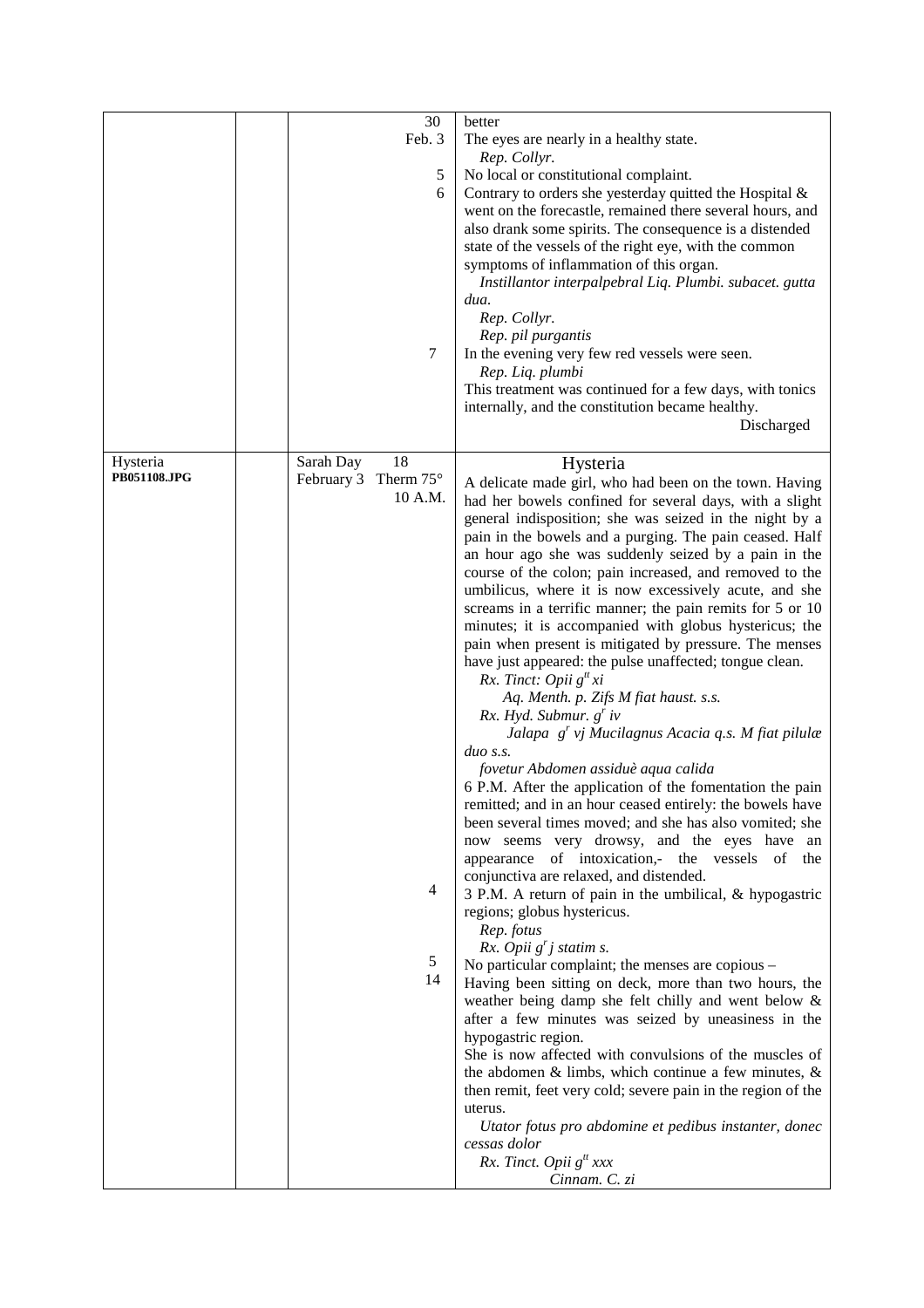|              |          | Aq. M.P. Zij M fiat haust. s.s.                                                                                   |
|--------------|----------|-------------------------------------------------------------------------------------------------------------------|
|              |          | Rep. pil Jalap.                                                                                                   |
|              | 15       | 9 A.M. The pain & convulsions went off in about half an                                                           |
|              |          | hour after the commencement of the fomentation: she                                                               |
|              |          | has passed a quiet night:- the eyes are red, and the                                                              |
|              |          | countenance has a wildness overspreading it.                                                                      |
|              | 16       | A lethargic state is present, from which she can be                                                               |
|              |          | roused, but she is not conscious of surrounding objects;                                                          |
|              |          | and immediately falls again into a state of lethargy;<br>temperature of the skin below natural; feet covered by a |
|              |          | cold sweat: pulse 50, regular; she has been twice purged.                                                         |
|              |          | Friction was ordered to be applied to the limbs; the body                                                         |
|              |          | to be constantly agitated; stimulants to be applied to the                                                        |
|              |          | nostrils; wine to be given in small quantities frequently,                                                        |
|              |          | whenever deglutition were practicable. By this treatment                                                          |
|              |          | the temperature gradually increased together with the                                                             |
|              |          | pulse; and consciousness was revived.                                                                             |
|              |          | 6 P.M. Lethargic state, with the before mentioned                                                                 |
|              |          | symptoms of diminished nervous power, recurred this                                                               |
|              |          | evening, & remained an hour or more, requiring the                                                                |
|              |          | treatment prescribed in the morning. She has taken half a                                                         |
| PB051109.JPG | $16th$ . | pint of wine today, and ate a good dinner: the menses                                                             |
|              |          | ceased a day or two ago.                                                                                          |
|              |          | Passed a tranquil night - objects around her appear                                                               |
|              |          | confused, and her brains feel disturbed.<br>4 P.M. Soon after having taken dinner, she was found                  |
|              |          | lying in a lethargic state; and when she is roused from                                                           |
|              |          | this, she talks rationally but on irrational subjects, and is                                                     |
|              |          | not conscious of the objects that surround her; the pulse                                                         |
|              |          | 50, feet, & palms of the hands covered by a cold sweat.                                                           |
|              |          | before this paroxysm occurred the feet were warm, $\&$                                                            |
|              |          | pulse was 70. Respiration natural; she sometimes sighs,                                                           |
|              |          | and then falls into a fit of laughter in which she                                                                |
|              |          | continues, till, being exhausted, she falls into a state of                                                       |
|              |          | insensibility. The pupils are natural; tongue clean. Her                                                          |
|              |          | looks indicate wildness. Sometimes she is unable to                                                               |
|              |          | articulate for the duration of some seconds.<br>Empl. Lyttæ nuchæ admovendum                                      |
|              |          | Rx. Hydr. Submur. $g'$ v. s.s.                                                                                    |
|              |          | Utator pediluvium                                                                                                 |
|              |          | Rx. Sp <sup>t</sup> Aether. Vit. C. $g''xx$ in Cynth. Aqua. sumenda                                               |
|              |          | pro re nata.                                                                                                      |
|              | 17       | The paroxysm continued till 4 o'clock this morning. She                                                           |
|              |          | has no recollection of past events; pulse is weak. 70. She                                                        |
|              |          | has passed one natural motion.                                                                                    |
|              |          | Rx. pulv. Cinch. 2j Mist. Camph. Z iij.                                                                           |
|              |          | $Spt$ Aeth. Vit. C. ziij M Sumat, Cochl. ij magn. $4^{ta}$ q.h.                                                   |
|              |          | Habeat Vini. ant? Zj. ter die.                                                                                    |
|              |          | 8 P.M. A paroxysm recurred at 4 P.M. & continued two                                                              |
|              |          | hours, $-$ there was delirium, laughing; $\&$ a certain degree                                                    |
|              |          | of wantonness in the looks as if furor uterinus were<br>present. She sat up & discoursed freely on a few subjects |
|              |          | that seemed to have strongly impressed her mind; but she                                                          |
|              |          | was not conscious of all this, and after the paroxysm had                                                         |
|              |          | ceased she appeared to awake, without any recollection                                                            |
|              |          | of what had passed.                                                                                               |
|              | 18       | Passed a quiet night; some uneasiness in the forehead;                                                            |
|              |          | pulse 70; feet cold; tongue clean; appetite good.                                                                 |
|              |          | Rep. Mist.                                                                                                        |
|              |          | 8 P.M. At 4 o'clock the usual train of symptoms of                                                                |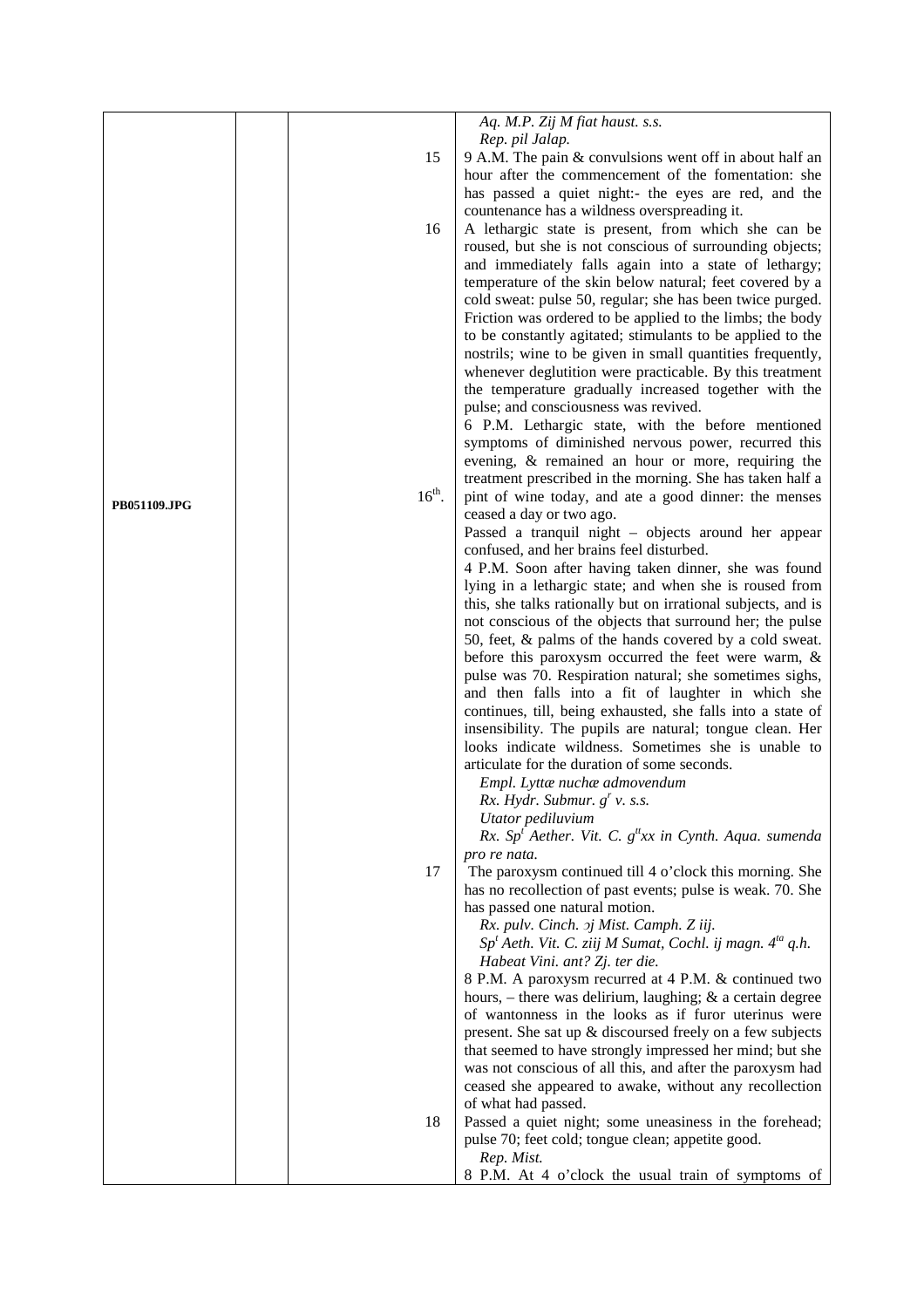|                  | 19                                                    | disturbed nervous power came on, & remained two<br>hours.<br>No complaint, but debility.<br>Rx. pulv. Cinchon. zi. omni 4 <sup>ta</sup> hora, s. sed. à Meridie<br>ad horam quartam usque, capiatus cinchona omni hora.<br>Rep. Vinam.<br>8 P.M. at 4 o'clock an uneasiness was felt in the<br>forehead, and it was expected that a paroxysm would<br>occur, but the uneasiness gradually ceased: feet are<br>warm.                                                                                                                                                                                                         |
|------------------|-------------------------------------------------------|-----------------------------------------------------------------------------------------------------------------------------------------------------------------------------------------------------------------------------------------------------------------------------------------------------------------------------------------------------------------------------------------------------------------------------------------------------------------------------------------------------------------------------------------------------------------------------------------------------------------------------|
|                  | 20<br>21                                              | No change<br>Rep. Cinchona omni hora usque ad horam quartam<br>post meridiem dein repetatur omni 3 <sup>ta</sup> hora.<br>About 5 P.M. yesterday the feet became cold; a coldness<br>gradually ascended upwards to the abdomen, where it<br>ceased; at the same time she felt a depression of spirits,<br>and uneasiness in the forehead;- after a few minutes<br>these threatening signs of a paroxysm went off:- the<br>Cinchona has deranged the bowels.<br>Rx. Tinct. ferri. mur. $g^{tt}$ xij ter die s. in quavis vehiculo.                                                                                           |
| PB051110.JPG     | 22<br>March 4.<br>5                                   | Rx. pulv. Cinch. zj. Aq. Puræ Zij Sp <sup>t</sup> Ammon. g <sup>tt</sup> x. M<br>ft. haust. ter die s.<br>She continued well until last night when a fit of Hysteria<br>ushered in the Catamenia.<br>Rep. Cinch. ter die.<br>A single fir recurred last night.<br>Rep. Cinch.<br>Discharged<br>March 10                                                                                                                                                                                                                                                                                                                     |
|                  |                                                       |                                                                                                                                                                                                                                                                                                                                                                                                                                                                                                                                                                                                                             |
| Partus           | Mrs Butler<br>Passenger<br>Feb 17 at Sea              | Parturition<br>This lady was taken ill yesterday, and at an early hour<br>this morning passed through the process of parturition.<br>Nothing unusual occurred; and she, with the infant, are<br>doing well.                                                                                                                                                                                                                                                                                                                                                                                                                 |
| Partus           | Bridget Hanning<br>aet 44<br>March 17<br>at Sea<br>19 | This female was put to bed at an early hour this morning,<br>of her 11 <sup>th</sup> child. The mother's health has been long<br>inferior? and the infant is extremely weak & puny; from<br>its weight and size it does not appear to have arrived at a<br>full period of pregnancy. One of the other prisoners<br>having a full breast of milk has taken care of the infant.<br>At day break, the infant was found dead in its mother's<br>arms, who was sleeping; the face shewed signs of<br>compression; and I think the mother had overlain it,<br>whilst sleeping. I made attempts to resuscitate it, but in<br>vain. |
| Neuralgia faciei | A. Wright<br>March 15<br>at Sea                       | Neuralgis faciei<br>10 A.M. Complains of pain at times in the right cheek,<br>and also in the alveolar process of the lower jaw of the<br>right side, whence the $2nd$ molar tooth was extracted a                                                                                                                                                                                                                                                                                                                                                                                                                          |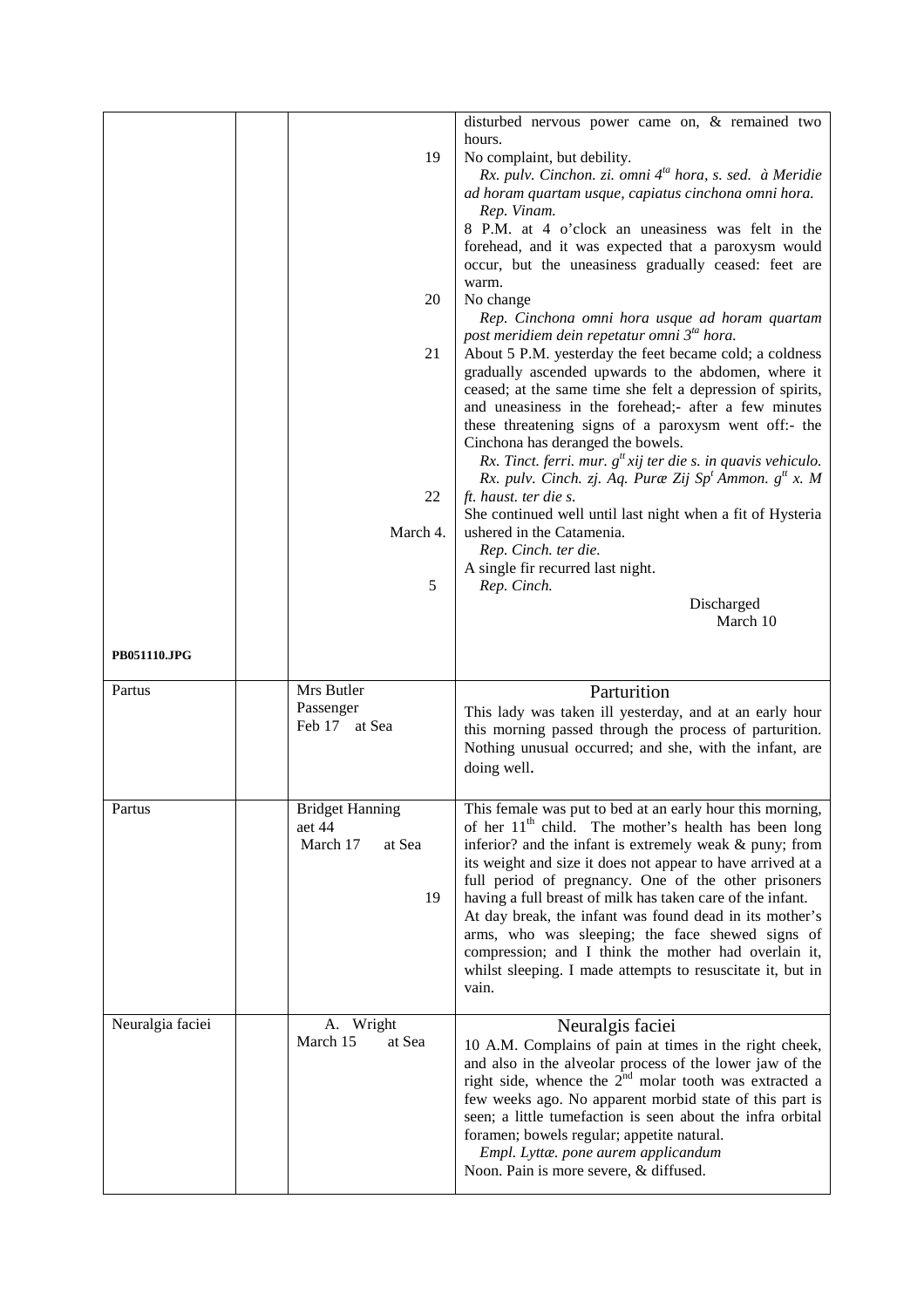|                     |    | Rx. pulv. Cinch. zj                                           |
|---------------------|----|---------------------------------------------------------------|
|                     |    | Aq. puræ Zifs Tinct: Opii $g^t$ xxx M fiat haust. s.s.        |
|                     |    | 8 P.M. Pain is more severe at times; pulse regular; she       |
|                     |    | menstruated a fortnight ago; she is subject to pain in the    |
|                     |    | teeth.                                                        |
|                     |    | Rx. Opii $g'$ ij s.s.                                         |
|                     | 16 | Rx. Sulph. Magn. Zij Mist. Salin. Zifs M ft. h.s.s.           |
|                     |    | Passed a bad night; and this morning she has had a fit of     |
|                     |    | Hysteria, with much palpitation, and convulsions of the       |
|                     |    | abdominal muscles; pulse weak; hands cold. cheek very         |
|                     |    | painful; touching it does not affect it.                      |
|                     |    | Rx. Haust. purgans .s.s.                                      |
|                     |    | Rx. pulv. Cinchon. zj. Aq. puræ Zij Acid. Sulph. dilut.       |
|                     |    | $g^t$ xx M fiat h. ter die s.                                 |
|                     |    | 1 P.M. The pain is excruciating; a cold saturnine             |
|                     |    | embrocation is now applied to the face.                       |
|                     |    | 4 P.M. No change.                                             |
|                     |    | Rx. Opii $g'$ ij s.s.                                         |
|                     |    | 8 PM. No change: she has had two more fits of Hysteria;       |
|                     |    | the bowels are open; pulse regular, but weak; tongue          |
|                     |    | clean; skin cool. The pain has scarcely remitted today.       |
|                     |    | The only remaining molar tooth having a black spot on         |
|                     |    | the crown, I extracted it, and caused the mouth to be well    |
|                     |    | fomented by hot water.                                        |
|                     |    | Rx. Mist: Salin. Zifs. pulv. Ipecac.Comp. $g^{r}$ x M fiat.   |
|                     | 17 | haust. s.s.                                                   |
|                     |    | 8 AM. Had very little rest; hysteric paroxysms with           |
|                     |    | opisthotonics often recur; but they are not severe. The       |
|                     |    | continuance of pain prevents her taking any food; but the     |
|                     |    | motions of the jaw do not affect the pain.                    |
|                     |    | Rx. Ant. tart. $g'$ ij. pulv. Ipecac. $g'$ x M fiat emeticus. |
|                     |    | S.S.                                                          |
|                     |    | Rx. Ext. Hyoscyami. g' v. pulv. Cinch. zfs. Mist.             |
|                     |    | Camph. Zifs M ft. haust. ter in die s.                        |
|                     | 18 | 8 PM. The same as yesterday                                   |
|                     |    | Rep. Opium                                                    |
|                     |    | 8 A.M. She slept at intervals, and there is less pain in the  |
|                     |    | face, but various anomalous symptoms, of a fugacious          |
|                     |    | kind, exists, and disturb her. Hysteria as before: bowels     |
|                     |    | open.<br>Rep. Haust.ter die.                                  |
| <b>PB051111.JPG</b> |    | 8 P.M. No change.                                             |
|                     | 19 | Rep. Opium                                                    |
|                     |    | 10 AM. Passed a bad night; she had a severe & long fit        |
|                     |    | of Hysteria this morning, during which the pulse was          |
|                     |    | small and weak; extremities cold. During the fits a           |
|                     |    | stimulant cathartic enema was injected, and this stopped      |
|                     |    | the paroxysm.                                                 |
|                     |    | Rx. Tinct. ferri. mur. $g^{tt}$ xxx Vini rubri. Zij. M fiat:  |
|                     |    | haust.s.s.et post horam repetendus.                           |
|                     |    | 1PM. No change; secretions & excretions are regular;          |
|                     |    | circulation languid from the long watching of the patient.    |
|                     |    | Rx. Ext Hyoscyiam. $g^t x$ .                                  |
|                     |    | pulv. Cinchon. Zj. Aq. puræ. Zij M fiat. haust. actava        |
|                     |    | hora sum.-                                                    |
|                     |    | 8 P.M. She has passed this day as before; but a remission     |
|                     |    | of pain has now taken place; she has been thrice purged.      |
|                     |    | The Hyoscyiamus is all expended.                              |
|                     |    | Rx. Hyd. Submur. gr ij Ant. tart. gr 1/4. Opii g' iifs M ft   |
|                     | 20 | pil. s.s.                                                     |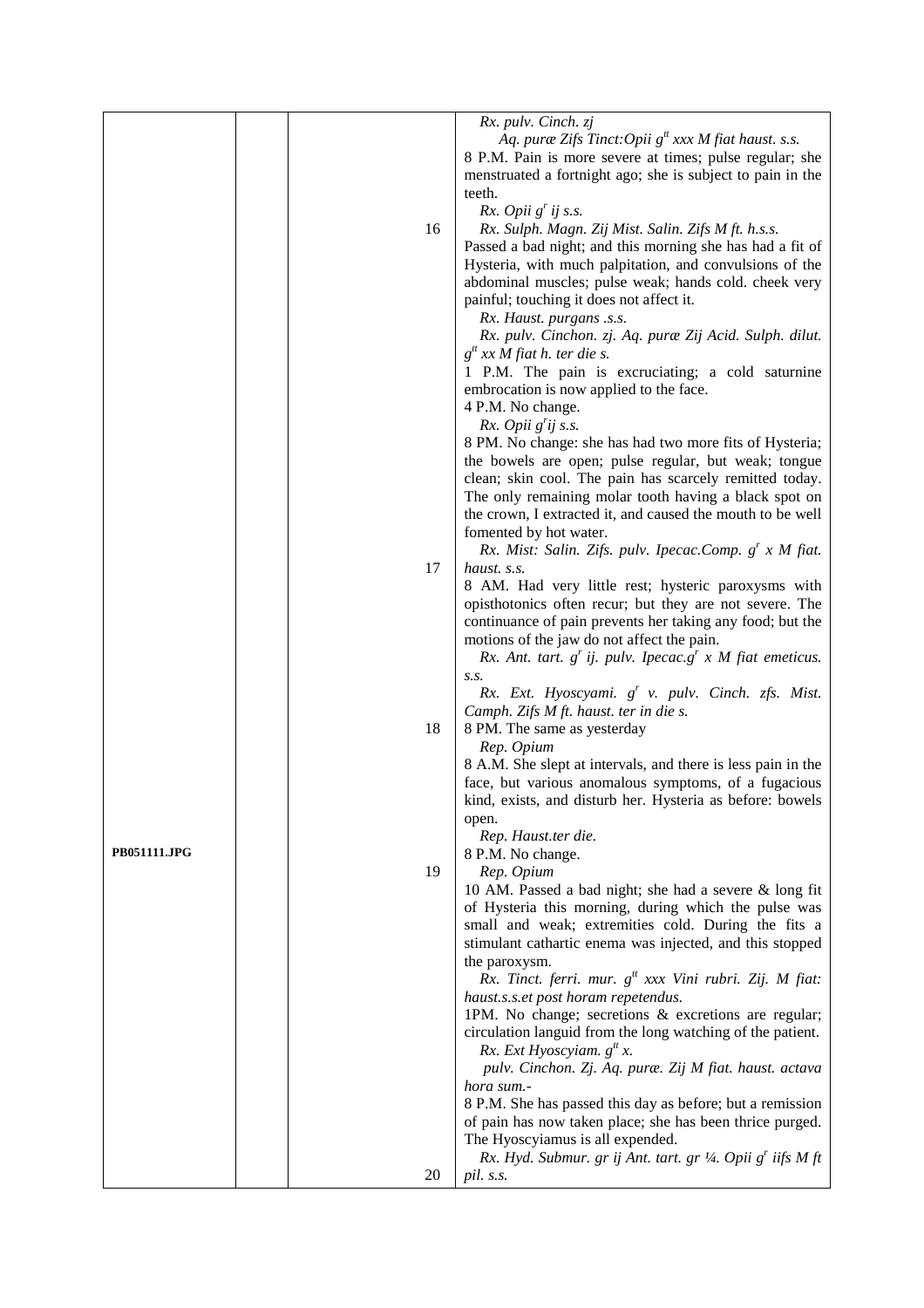|                     |    | 9AM. Had some hours sleep; & freedom from pain; it                                               |
|---------------------|----|--------------------------------------------------------------------------------------------------|
|                     |    | has again recurred, with the usual fits of hysteria.                                             |
|                     |    | Rep. pil. è Opii, tantum $gr$ fs ter die.                                                        |
|                     |    | 2P.M. Severe pain which causes this patient to moan $\&$                                         |
|                     |    | weep.                                                                                            |
|                     |    | Rx. Opii $g'$ ij s.s.                                                                            |
|                     |    | 8 P.M. Intervals of freedom from pain, and then a severe                                         |
|                     |    | renewal of it.                                                                                   |
|                     | 21 | Rx. Opii $g'$ j s.s.                                                                             |
|                     |    | She has not had any sleep. Nor has the pain remitted; it is                                      |
|                     |    | very severe.                                                                                     |
|                     |    | Rx. Opii $g'$ ij s.s.                                                                            |
|                     |    | 10 A.M. No change; head confused from the opium;                                                 |
|                     |    | pulse beginning to sink in strength. She has vomited                                             |
|                     |    | much green bilious fluid: bowels open; nausea &                                                  |
|                     |    | vomiting are present from the pitching of the Ship.                                              |
|                     |    | The mouth is slightly affected by the Mercury: tongue                                            |
|                     |    | has a dirty white fur.                                                                           |
|                     |    | Rep. pil. ter die.                                                                               |
|                     |    | Rx. Cinch. pulv. zj. Vini. rubri Zj.<br>Aq. puræ Zfs. M fiat. haust omni 4 <sup>ta</sup> hora s. |
|                     |    | 2 P.M. Constant pain, & frequent fits of hysteria.                                               |
|                     |    | Empl. Lyttæ magnum, inter scapulas applicandum.                                                  |
|                     |    | 8 P.M. No change. All the teeth of the upper jaw are                                             |
|                     |    | sound. I have scarified the gums down to the bone, in the                                        |
|                     |    | situations lately occupied by the extracted molares(sic),                                        |
|                     |    | but no relief has been afforded. The face has a natural                                          |
|                     |    | appearance. She takes very little food.                                                          |
|                     | 22 | Rx. Haust. Salin. è Tinct. Opii $g^t$ xxxv s.s.                                                  |
|                     |    | 10 A.M. She was tortured by the pain all night; at 7 this                                        |
|                     |    | morning she fell into a slumber, and now she has awoke,                                          |
|                     |    | and is free from pain. A subacute pain is however now                                            |
|                     |    | felt under the lower end of the sternum. A very slight                                           |
|                     |    | ptyalism is present; gums are not sore.                                                          |
|                     |    | Rep. pil. ter die.                                                                               |
|                     |    | Rep. Cinchona.                                                                                   |
|                     |    | Empl. Lyttæ. sterno admovendum.                                                                  |
|                     |    | 4 P.M. A renewal of the pain at noon; with a fit of                                              |
|                     |    | Hysteria which continued 15 minutes, during which she                                            |
|                     |    | lay insensible to all stimuli: the hands & feet being cold:                                      |
|                     |    | the gums are sore; ptyalism increasing.                                                          |
|                     |    | Omitt <sup>r</sup> . pil.                                                                        |
|                     | 23 | 8 P.M. The pain is less severe.<br>Rep. Haust. Salin, cum Tinct. Opii zfs. s.                    |
| <b>PB051112.JPG</b> |    | 10 A.M. Had some sleep; pain less severe; no pain under                                          |
|                     |    | the sternum: menses have appeared.                                                               |
|                     |    | Rx. pulv. Cinch. $\sigma j$ pulv. Zinzib. $g^{r}$ v.                                             |
|                     |    | Aq. puræ Zifs. Acid Sulph. dil. $g^t v M$ ft. Haust. om. $2^{ta}$                                |
|                     |    | hora.                                                                                            |
|                     |    | Habeat acgra Vinum ad libitum.                                                                   |
|                     |    | 1 P.M. the pain has shifted from the cheek to the temple,                                        |
|                     |    | to the great joy of the patient, as in this situation she says                                   |
|                     |    | it is sufferable.                                                                                |
|                     |    | 7 P.M. About half an hour ago the pain suddenly                                                  |
|                     |    | returned to its original seat, and it is very severe. She                                        |
|                     |    | takes about half a pint of Port Wine daily.                                                      |
|                     |    | Rx. Tinct. Opii $g^t v$ s.s.                                                                     |
|                     | 24 | Empl. Lyttæ. pone aurem applicandum.                                                             |
|                     |    | 10 A.M. The pain continued till midnight, it then                                                |
|                     |    | moderated and she fell into sleep. Having slept 4 or 5                                           |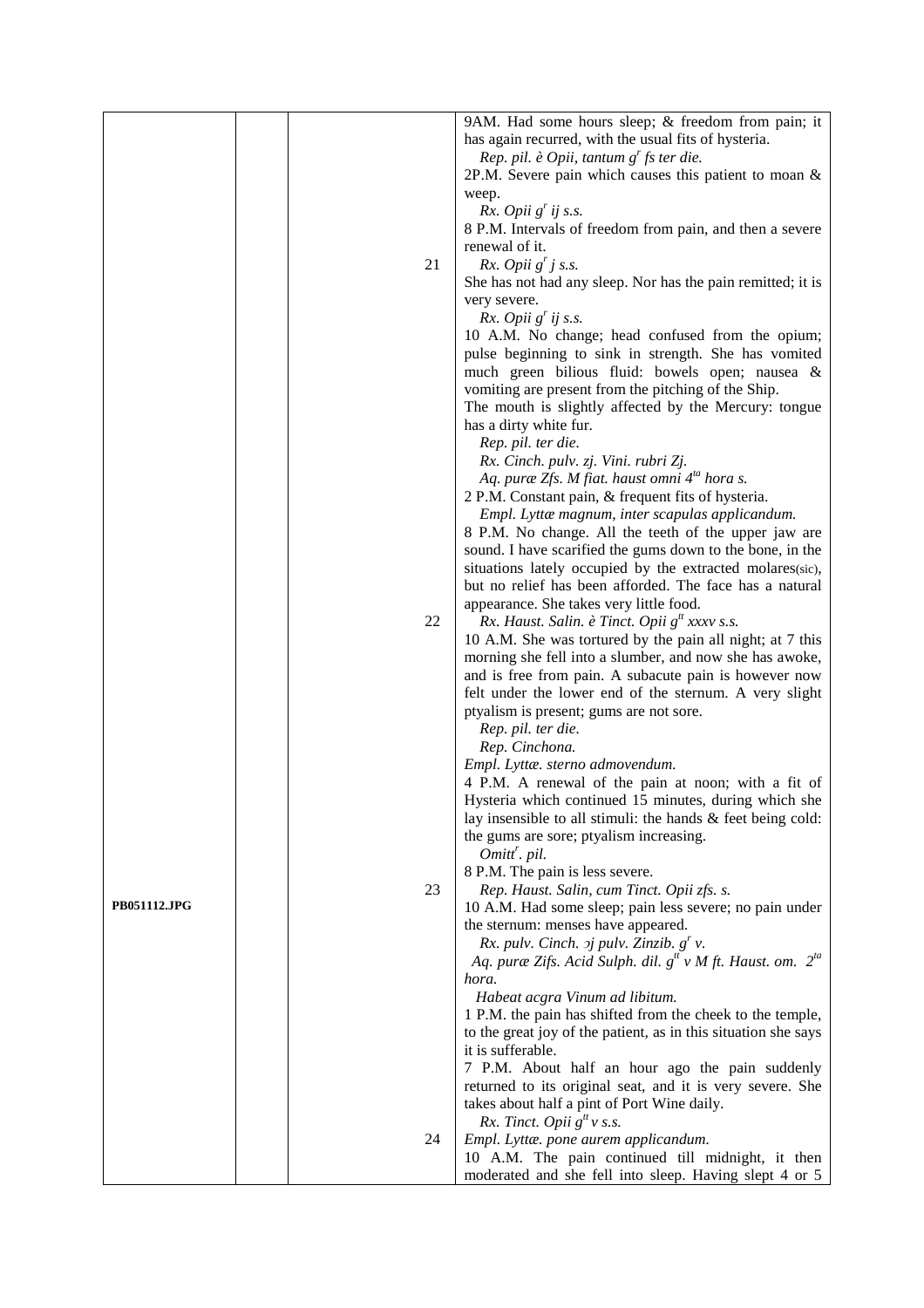|                                     |                                                                     | hours she was awakened suddenly by a most<br>excruciating pain, which caused her to scream, and this<br>roused the attendants. This severe pain continued a short<br>time, and then suddenly ceased. She has now no<br>complaint.<br>Rep. Cinch.<br>$Rx.$ Opii $g'$ ij. s.s. et meridie, acgra habeat granum.<br>8 P.M. No complaint.                                                                                                                                                                                                                                                                                                                                                                                                                                                                                                                                                                                                                                                                                  |
|-------------------------------------|---------------------------------------------------------------------|------------------------------------------------------------------------------------------------------------------------------------------------------------------------------------------------------------------------------------------------------------------------------------------------------------------------------------------------------------------------------------------------------------------------------------------------------------------------------------------------------------------------------------------------------------------------------------------------------------------------------------------------------------------------------------------------------------------------------------------------------------------------------------------------------------------------------------------------------------------------------------------------------------------------------------------------------------------------------------------------------------------------|
|                                     | 25                                                                  | Rep. Opii $g'$ ij.<br>10 A.M. At 11 last night the pain returned, it has<br>continued with more or less severity till now: bowels<br>free. The Menses are flowing in natural quantity.<br>Ptyalism has ceased: teeth sore.<br>Rx. Liq. Arsenicatis $g^{tt}$ x in Aqua cyathe. $8^{ta}$ hora<br>sumenda.-                                                                                                                                                                                                                                                                                                                                                                                                                                                                                                                                                                                                                                                                                                               |
|                                     | 26                                                                  | 8 P.M. No change.<br>10 A.M. The pain gradually abated last night, and she<br>fell asleep. She has now no complaints, and has left her<br>bed, having kept it for 8 days.<br>Rep. Liq. Arsenicalis.                                                                                                                                                                                                                                                                                                                                                                                                                                                                                                                                                                                                                                                                                                                                                                                                                    |
|                                     | 27                                                                  | P.M. No complaint.<br>9 A.M. She slept well; has a good appetite, $\&$ is very<br>cheerful: but she feels some griping, & pain in the<br>stomach. She has taken 40 drops of the Liq. Asenicali in<br>36 hours; the Neuralgia ceased after the second dose and<br>the disease appears to be cured.                                                                                                                                                                                                                                                                                                                                                                                                                                                                                                                                                                                                                                                                                                                      |
| Vulnus cum<br>tendinum<br>divisione | Mary A. Lacy<br>Aet. 24<br>Febraury 18<br>22<br>27<br>29<br>March 7 | Vulnus cum tendinum divisione<br>Whilst carrying an earthen vessel she fell & broke it into<br>many pieces some of which inflicted several simple<br>wounds on the arms & hands. On the dorsal side of the<br>left hand the integuments, and two extensor tendons were<br>divided by a transverse wound, 3 inches in extent; the<br>metacarpel bone of the middle finger was fissured & its<br>periosteum lacerated.<br>Dressed the wounds simply; having placed the fore arm<br>$\&$ hand on a splint, $\&$ supported them by a sling.<br>Renewed the dressings; a large portion of the wound is<br>united; a small quantity of purulent secretion is poured<br>out from the other portion.<br>Renewed the dressings: a small discharge of an oily<br>composition, is poured out. The patient is on Hospital<br>diet.<br>Renewed the Dressings; adhesion has taken place in all<br>the extent of the wounds; and the other wounds are<br>healed.<br>Wound healed: no power of extending the $1st$ & $2nd$<br>fingers. |
| PB051113.JPG                        |                                                                     |                                                                                                                                                                                                                                                                                                                                                                                                                                                                                                                                                                                                                                                                                                                                                                                                                                                                                                                                                                                                                        |
| Sanguis<br>Congestio in<br>pulmone  | Mary Partridge<br>aet 21 Convict<br>at Sea<br>March 15              | Sanguinis Congestio in pulmone<br>This woman is of a pale countenance, morbid aspect,<br>retired habits and since she has been on board has<br>indulged in silent grief, from being separated from her<br>Mother. So says her sister, who is a girl of different<br>habits. Partridge has not menstruated for several months.<br>At present there is no other evident complaint, than<br>general debility. She is ordered Hospital diet, and<br>Cinchona.                                                                                                                                                                                                                                                                                                                                                                                                                                                                                                                                                              |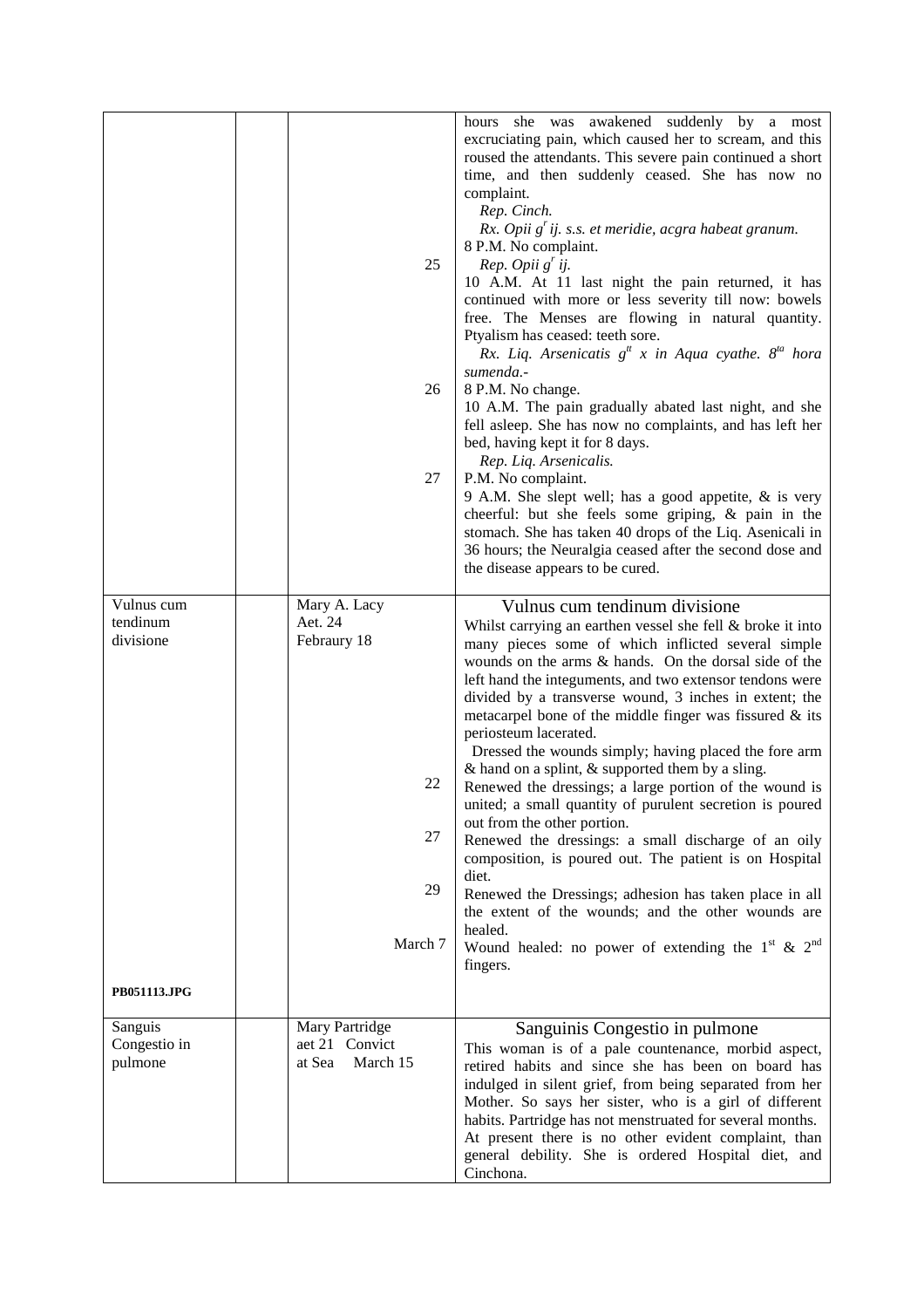|                     |                | 22 | Slight catarrhal affection.                                                                            |
|---------------------|----------------|----|--------------------------------------------------------------------------------------------------------|
|                     |                |    | Omitt <sup>r</sup> Cinchona.                                                                           |
|                     |                |    | Rx. Haust. Salin. Common. ter die s. cum Sulph.                                                        |
|                     |                |    | Magnes. zfs.<br>P.M. A sensation of tightness under the sternum in                                     |
|                     | Weather stormy |    | coughing & inspiring; pulse weak.                                                                      |
|                     | Therm. 56°     |    | Empl. Lyttæ sterno applicandum                                                                         |
|                     |                | 24 | has a slight cough, and small expectoration of mucus: a                                                |
|                     |                |    | soreness is felt under the sternum; pulse 80. weak bowels<br>regular. no appetite.                     |
|                     |                |    | Applicitor. Empl. Lyttæ. parti dolenti.                                                                |
|                     |                |    | $Rx.$ Ext. Conii. $g'$ iij ter die.                                                                    |
|                     |                |    | Frequent short cough, without pain: appetite but little;                                               |
|                     |                | 26 | bowels regular; respiration obstructed, but not painful.                                               |
|                     |                |    | strength diminishing daily. pulse 70, tongue clean &<br>moist; skin moist.                             |
|                     |                |    | Rep. Haust. Salin ter die.                                                                             |
|                     |                |    | A.M. There seems to be dome morbid state of the                                                        |
|                     |                |    | bronchiæ.                                                                                              |
|                     |                | 27 | Rep. Empl. Lyttæ.<br>10 A.M. A febrile odour of the body; lips dry & black; a                          |
|                     |                |    | dirty mucus along the middle of the tongue, and thicker                                                |
|                     |                |    | & darker towards the base; skin moist. pulse small $\&$                                                |
|                     |                |    | feeble, 90. a dull pain in inspiring is felt below the right                                           |
|                     |                |    | breast. moderate appetite; bowels open.<br>She is ordered to be washed with warm water $\&$ soap, $\&$ |
|                     |                |    | placed in the Hospital.                                                                                |
|                     |                |    | Empl. Lyttæ. parti dolenti applic.                                                                     |
|                     |                |    | Rep. Haust. Salin.                                                                                     |
|                     |                |    | RX. pulv. Antim. Hyd. Subm. aa. g' ij Opii g' fs.<br>Mucilag. q.s. ut fiat pilula. ter die. s.         |
|                     |                |    | 9 P.M. pulse small & feeble 120. she can lie easily in any                                             |
|                     |                |    | position; slight febrile heat of skin; mucus expectorated                                              |
|                     |                |    | is small in quantity $\&$ foetid – breath foetid. bowels                                               |
|                     |                | 28 | regular.<br>Sweated freely during the night, & slept: pulse 100.                                       |
|                     |                |    | extremely small.                                                                                       |
|                     |                |    | Rep. pil.                                                                                              |
|                     |                |    | Rx. Inf. Gentian. C. Zifs. pulv. Ipecac. Comp. gr v. M                                                 |
|                     |                |    | ft. haust. $6^{ta}$ q. h.s.<br>P.M. No change.                                                         |
|                     |                |    | Skin cool: pulse two(sic) small to be numbered: appetite                                               |
|                     |                |    | good: short hoarse cough: no pain in any part, but an                                                  |
|                     |                |    | impediment in the chest, preventing a full $\&$ free                                                   |
|                     |                |    | inspiration. bowels free: slight mercurial odour of the<br>breath: great debility.                     |
|                     |                |    | Omitt' pil.                                                                                            |
|                     |                |    | Rep. Haust.                                                                                            |
|                     |                |    | Vin. Rubrium pro re nata libendum est.                                                                 |
|                     |                | 30 | 8 P.M. No change.<br>Irritability of the stomach & bowels, with loss of                                |
|                     |                |    | appetite; and a purging of bilious matters.                                                            |
|                     |                |    | Rep. Haust. Vin?. pulv. Ipecac. C.                                                                     |
|                     |                |    | Rx. Mist. Cretæ. - pro re nata.                                                                        |
|                     |                |    | P.M. bowels easy; appetite improving; the other                                                        |
|                     |                | 31 | symptoms remain.<br>A hectic flush in the face: a strong typhoid exhalation                            |
| <b>PB051114.JPG</b> |                |    | from the body, skin moist; pulse small $&$ indistinct.                                                 |
|                     |                |    | Rep. Haust.                                                                                            |
|                     |                |    | 5 P.M. Suddenly seized with rigor: pulse indistinct.                                                   |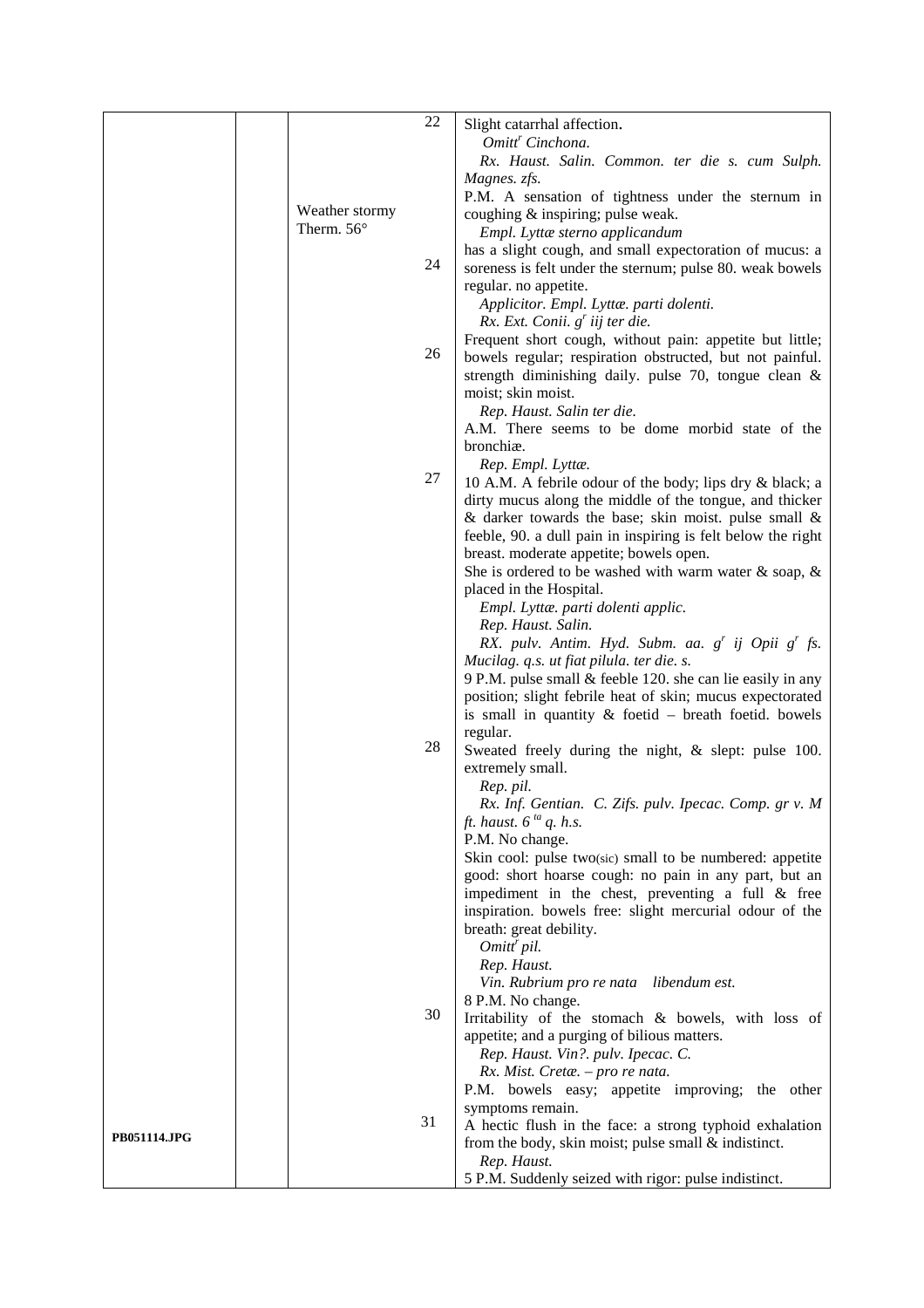|  | April 1 | Rx. Vini. Rubri. Zifs. Tinct. Opii g <sup>tt</sup> xx M ft. haust. s.s.<br>Was delirious in the night. pulse scarcely to be felt:<br>senses clear.<br>Rep. remedia<br>8 P.M. Sinking.<br>April 1 <sup>st</sup> .<br>Died                                                                                         |
|--|---------|------------------------------------------------------------------------------------------------------------------------------------------------------------------------------------------------------------------------------------------------------------------------------------------------------------------|
|  |         | Dissectio<br>In the right cavity of the thorax were found about 5 pints<br>of fluid blood, very thin, and several coagula. lungs on<br>this side hepatized. In the inferior part of the lung was<br>found an empty sac, formed by the pleura pulmonis,<br>which had been filled with blood, several coagula were |
|  |         | remaining in it. No tubercula in the lungs: liver healthy.                                                                                                                                                                                                                                                       |
|  |         |                                                                                                                                                                                                                                                                                                                  |
|  |         |                                                                                                                                                                                                                                                                                                                  |
|  |         |                                                                                                                                                                                                                                                                                                                  |

**PB051115.JPG**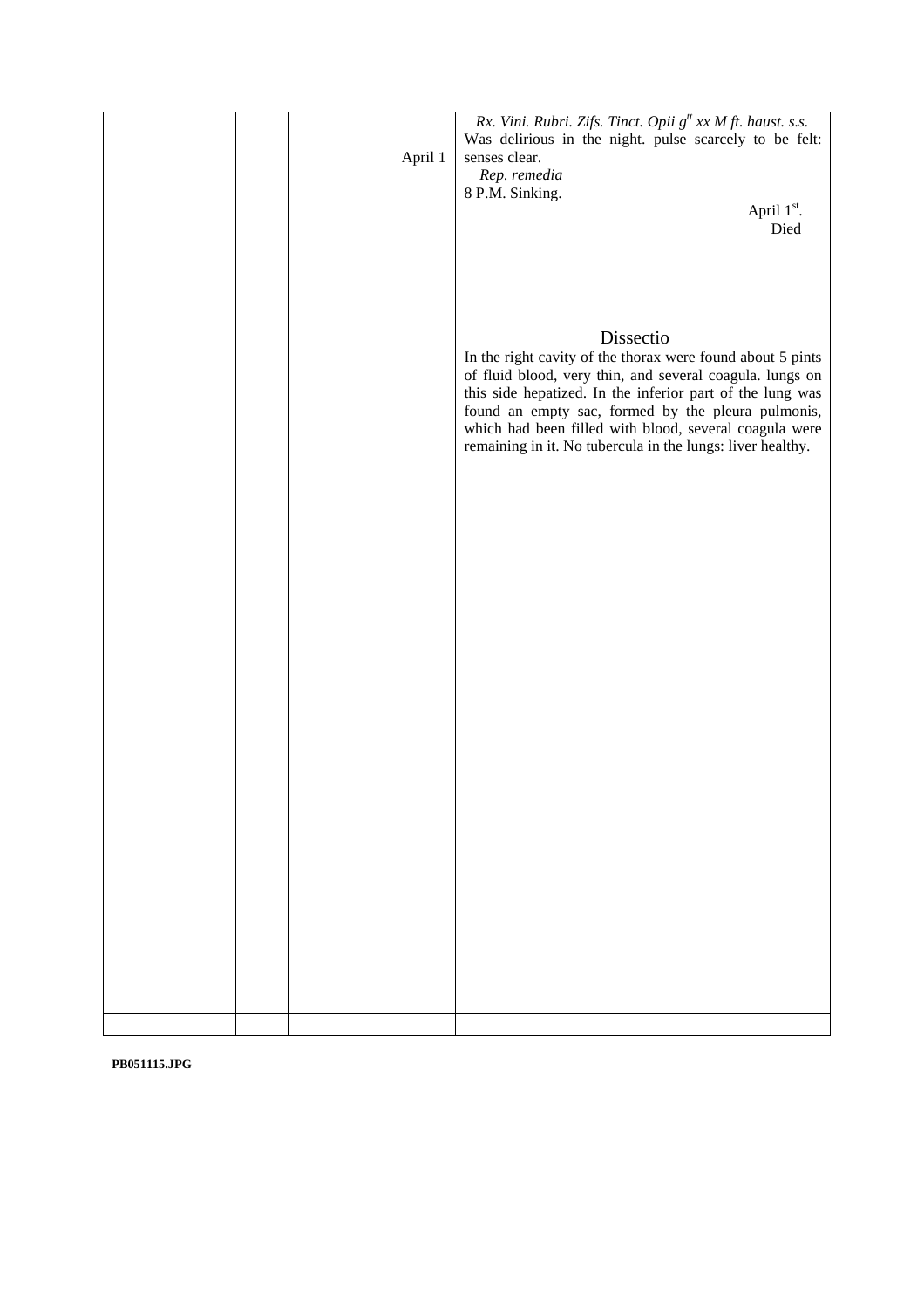| Nature of the Disease<br>or Hurt. | Put on the<br>Sick List. | Discharged<br>to Duty.      | Sent to the<br>Hospital. | Died on<br>Board. |
|-----------------------------------|--------------------------|-----------------------------|--------------------------|-------------------|
| Continued Fevers                  |                          |                             |                          |                   |
| Fluxes                            |                          |                             |                          |                   |
| $Scurvy$                          |                          |                             |                          |                   |
| Ulcers                            |                          |                             |                          |                   |
| Wounds & Accidents                | $\prime$                 | $\sqrt{2}$                  |                          |                   |
| Rheumatism                        |                          |                             |                          |                   |
| Pulmonic Inflammation             | $\prime$                 | 1                           |                          |                   |
| Intermittent Fevers               |                          |                             |                          |                   |
| Gatanhus                          | $\mathcal{O}$            | $\mathcal{O}^{\mathcal{F}}$ |                          |                   |
| Seturas                           | 1                        |                             |                          |                   |
| Clastification                    | 1                        |                             |                          |                   |
| Scraphenta                        | 1                        |                             |                          |                   |
| Sathisis                          | Ϊ                        |                             |                          |                   |
| Attophia                          | ∕                        | ×é.                         |                          |                   |
| Cachesia                          | 1                        | $\cdot$ $\cdot$             |                          |                   |
| gysteria                          | $\prime$<br>23           | $\prime$<br>23              |                          |                   |
| Synocha midis<br>Philipmon        | 1                        |                             |                          |                   |
| Optithalinia                      | 1                        |                             |                          |                   |
| Partus                            | $\overline{c}$           | $\mathcal{Z}$               |                          |                   |
| Neuralgia                         |                          |                             |                          |                   |
| Sauguinia ethy.                   |                          |                             |                          |                   |
| ill pulmont                       | $\prime$                 |                             |                          |                   |
| Other Complaints                  | 100                      | 100                         |                          |                   |
|                                   |                          |                             |                          |                   |